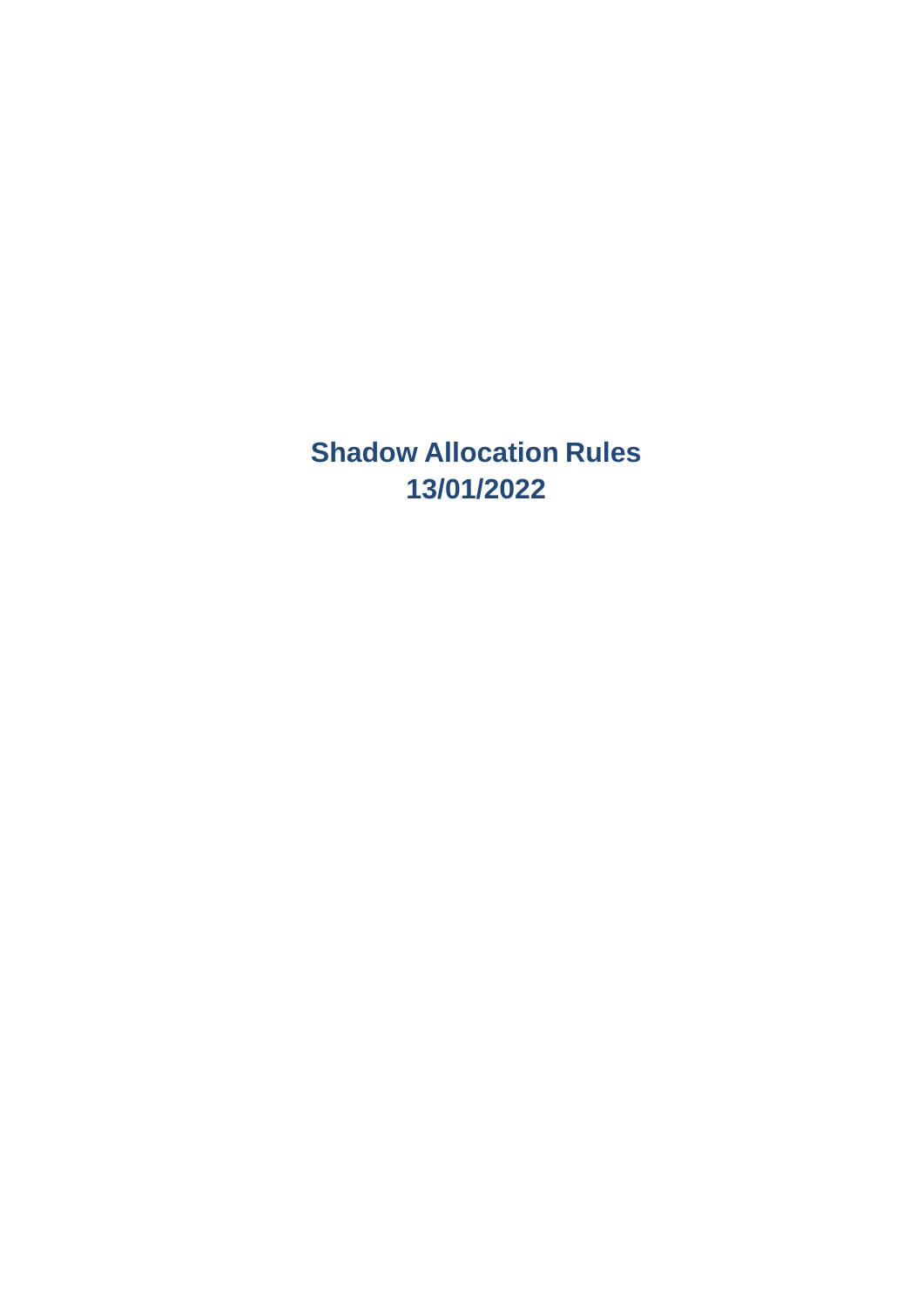# **CHAPTER 1 GeneralProvisions**

### *Article1*

### **Subject‐matterandscope**

In the event that the single day-ahead coupling is unable to produce results, a fallback procedure is established. The fallback procedure for the allocation of Cross Zonal Capacity in the day‐ahead market timeframe is an Explicit Allocation in the form of Physical Transmission Rights (PTR) of electrical energy on a daily basis.

These Shadow Allocation Rules contain the terms and conditions for the allocation of Transmission Rights, on the borders included in the Applicable Bidding Zone Borders, as fallback procedure for the single day‐ahead coupling, it being understood that the Registered Participant will accede these rules by the signature of the Participation Agreement. In particular, the Shadow Allocation Rules set out the rights and obligations of Registered Participants as well as the requirements for participation in Shadow Auctions, they describe the process of the Shadow Auction, including the determination of Marginal Price as a result of Shadow Auction and invoicing/payment.

The fallback procedure refer to Cross Zonal Capacity only and Registered Participants may invoke no other right in connection with the allocated Physical Transmission Rights allocated to them than the rights in accordance with the provisions of these Shadow Allocation Rules.

## *Article2*

## **Definitions andinterpretation**

- 1. Capitalised terms used in these Allocation Rules shall have the meaning given to them in Article 2 of Regulation (EU) 2019/943, Article 2 of Regulation (EC) 2013/543, Article 2 of Regulation (EU) 2015/1222, Article 2 of Directive (EU) 2019/944 and in Regulation (EU) 2016/1719.
- 2. In addition, the following definitions shall apply:

**Allocation Platform** means either the responsible TSO(s) at the respective Bidding‐Zone border(s) or an entity appointed and commissioned by them or nominated in accordance to national regulationsto act on their behalf and on its own for the attribution of Cross Zonal Capacity through the Shadow Auctions as defined in the ParticipationAgreement;

**Applicable Bidding Zone Borders** means all the bidding zone borders in the CCRs in addition to the NO2-NL and NO2-DE of the CCR Hansa borders to which the fallback procedures which have been established under Article 44 of the CACM Regulation and include these Shadow Allocation Rules apply<sup>1</sup>;

**Auction Specification** means a list of specific characteristics of a particular Shadow Auction, including the nature of offered products and relevant dates;

**Auction Tool** means the information technology system used by the Allocation Platform to perform Auctions and to facilitate other procedures described in these Shadow Allocation Rules;

<sup>&</sup>lt;sup>1</sup> The NO2-NL and NO2-DE borders where relevant TSOs have entered into a contract following the same requirements as Article 44 of the CACM Regulation until CACM is implemented in Norway.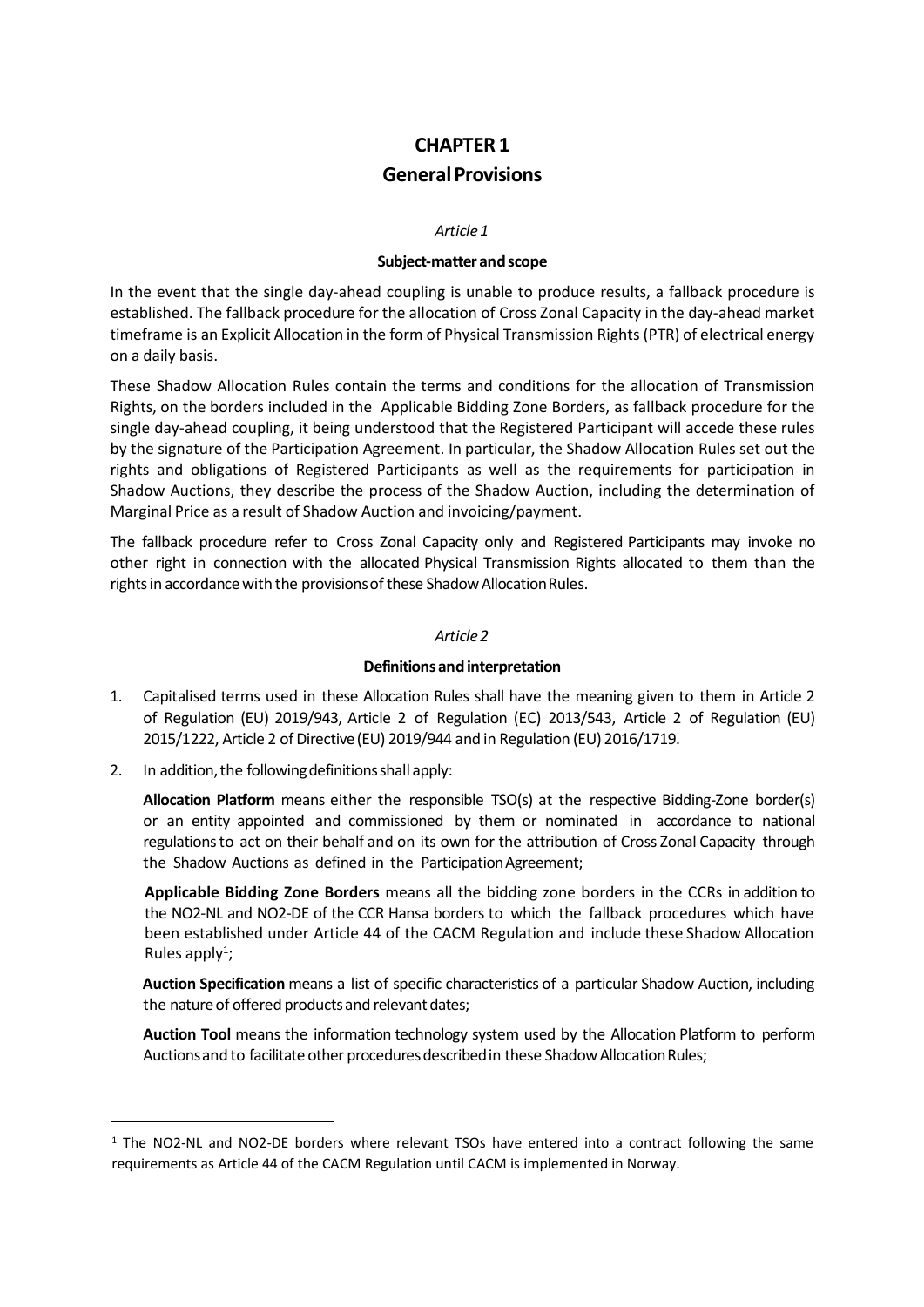**Bid** means a pair of Bid Quantity and Bid Price offered by a Registered Participant participating in an Auction;

**Bid Price** means the price which a Registered Participant is willing to pay for one (1) MW and hour of Transmission Rights;

**Bid Quantity** means the amount of Transmission Rights in MW requested by a Registered Participant;

**Bidding Period** means the time period within which the Registered Participants wishing to participate in an Auction may submit their Bids. Bidding Period is only available for Shadow Auction known in advance;

**Business Account** means, a dedicated deposit account opened at the financial institution selected by the Allocation Platform in the name of the Allocation Platform or at the discretion of the Allocation Platform opened by the Registered Participant, but with the Allocation Platformas the beneficiary of the dedicated cash deposit, which may be used for payments by the Registered Participant;

**EIC Code** means the ENTSO‐E Energy Identification Coding Scheme identifying the parties in a cross- border trade;

**Force Majeure** means any unforeseeable or unusual event or situation beyond the reasonable control of a Party and/orthe relevant TSOs, and not due to a fault of the Party and/or the relevant TSOs, which cannot be avoided or overcome with reasonable foresight and diligence, which cannot be solved by measures which are from a technical, financial or economic point of view reasonably possible for the Party and/or the relevant TSOs, which has actually happened and is objectively verifiable, and which makes it impossible for the Party and/or the relevant TSOs to fulfil, temporarily or permanently, its obligations;

**Information System Rules** means the terms and conditions for access to and use of the Auction Tool by Registered Participants as published on the Allocation Platform's website;

**Marginal Price** means the price determined at particular Auction to be paid by all the Registered Participants for each MW and hour of acquired Transmission Right;

**National Regulatory Authorities** means the regulatory authorities referred to in Article 35(1) of Directive 2009/72/EC;

**Day‐Ahead Nomination** means the day‐ahead notification of the use of Cross Zonal Capacity by a Physical Transmission Rights holder and, its counterparty, or an authorized third party, to the respective Transmission System Operator(s);

**Day‐Ahead Nomination Rules** means the rules with regard to the day‐ahead notification of use of Transmission Rights to the relevant Transmission System Operator(s):

**Participation Agreement** means, the agreement, by which the Parties undertake to comply with the terms and conditions for daily Cross Zonal Capacity Allocation as contained in these Shadow Allocation Rules;

**Party/ Parties** means the Allocation Platform and/or a Registered Participant referred to individually as Party or collectively as Parties;

**Physical Transmission Right** means a right entitling its holder to physically transfer a certain volume of electricity in a certain period of time between two Bidding Zones in a specific direction;

**Price Coupling** means the mechanism where the market clearing prices and the net positions are determined in a single step utilizing physical hourly ATC and/or Flow Based capacities;

**Product Period** means the time and date on which the right to use Transmission Right commences and the time and date on which the right to use the Transmission Right ends For Shadow Allocation the Product Period covers a calendar day of a period of 24 hours beginning at 0:00 and ending at 23:59:59. The days on which the legal time changes (daylight saving time) will be composed of either 23 hours or 25 hours;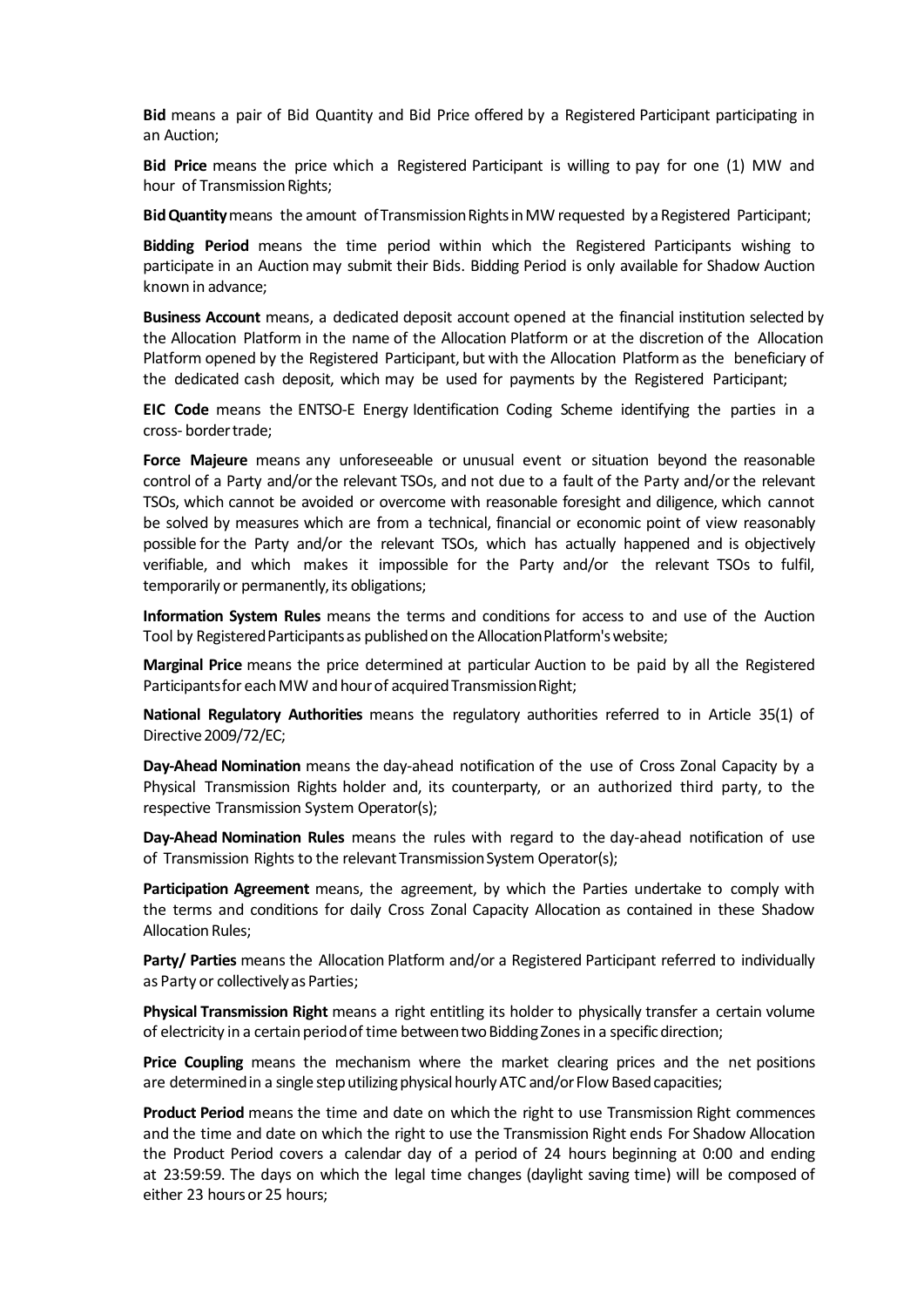**Registered Participant** means a market participant which has entered into a Participation Agreement with the Allocation Platform

**Rights Document** means a document containing the information of the maximum amount of allocated Transmission Rights that can be nominated by a market participant per Bidding Zone border per day per hour and per direction taking into account the volume of Transmission Rights initially acquired and any possible curtailments which occurred before the issuance of the Rights Document;

**Shadow Allocation Rules** means the rules for the fallback procedure for the allocation of Cross Zonal Capacity in the day-ahead market timeframe applied by the Allocation Platform;

**Shadow Auction** means the explicit auction run by Allocation Platform(s) by which daily Cross Zonal Capacity is offered as fallback procedure for the single day‐ahead coupling and allocated to market participants who submit Bid(s);

**TSO Border** means set of power lines interconnecting two TSOs, this specificity only concerns Bidding Zone borders linked to German TSOs

**Working Day** meansthe calendar days from Monday to Friday, with the exception of public holidays as specified on the website of the Allocation Platform;

**Use It Or Lose It (UIOLI)** means an automatic application by which the underlying daily Cross Zonal Capacity of the non-nominated Physical Transmission Rights irrevocably fall back to the relevant TSO(s) and whereby Transmission Right holders that do not nominate to use their rights have no right to receive a pay-out;

**Working Hours** means the hours on Working Days specified within the Participation Agreement.

- 3. In these Shadow Allocation Rules unless the context requires otherwise:
	- (a) Any reference to the word Bidding Zone border may cover all interconnectors collectively or only one or a subset of interconnector(s) at this Bidding Zone border as included in the Applicable Bidding Zone Borders
	- (b) the singular indicates the plural and vice versa;
	- (c) referencesto one genderinclude all other genders;
	- (d) the table of contents, headings and examples are inserted for convenience only and do not affect the interpretation of the Shadow Allocation Rules;
	- (e) the word "including" and its variations are to be construed without limitation;
	- (f) any reference to legislation, regulations, directive, order, instrument, code or any other enactment shall include any modification, extension or re-enactment of it then in force;
	- (g) any reference to another agreement or document, or any deed or other instrument is to be construed as a reference to that other agreement, or document, deed or other instrument as amended, varied, supplemented, substituted or novated from time to time;
	- (h) a referenceto time is a referenceto CET/CEST time unlessotherwise specified;
	- (i) where the Allocation Platform is required to publish any information under these Shadow Allocation Rules, it shall do so by making the information or data available on its website and/or via the Auction Tool and /or sending an email to the Registered Participants and
	- (j) when using the term TransmissionRightsit refersto Physical Transmission Rights acquired in the Shadow Auction triggered by the fallback procedure.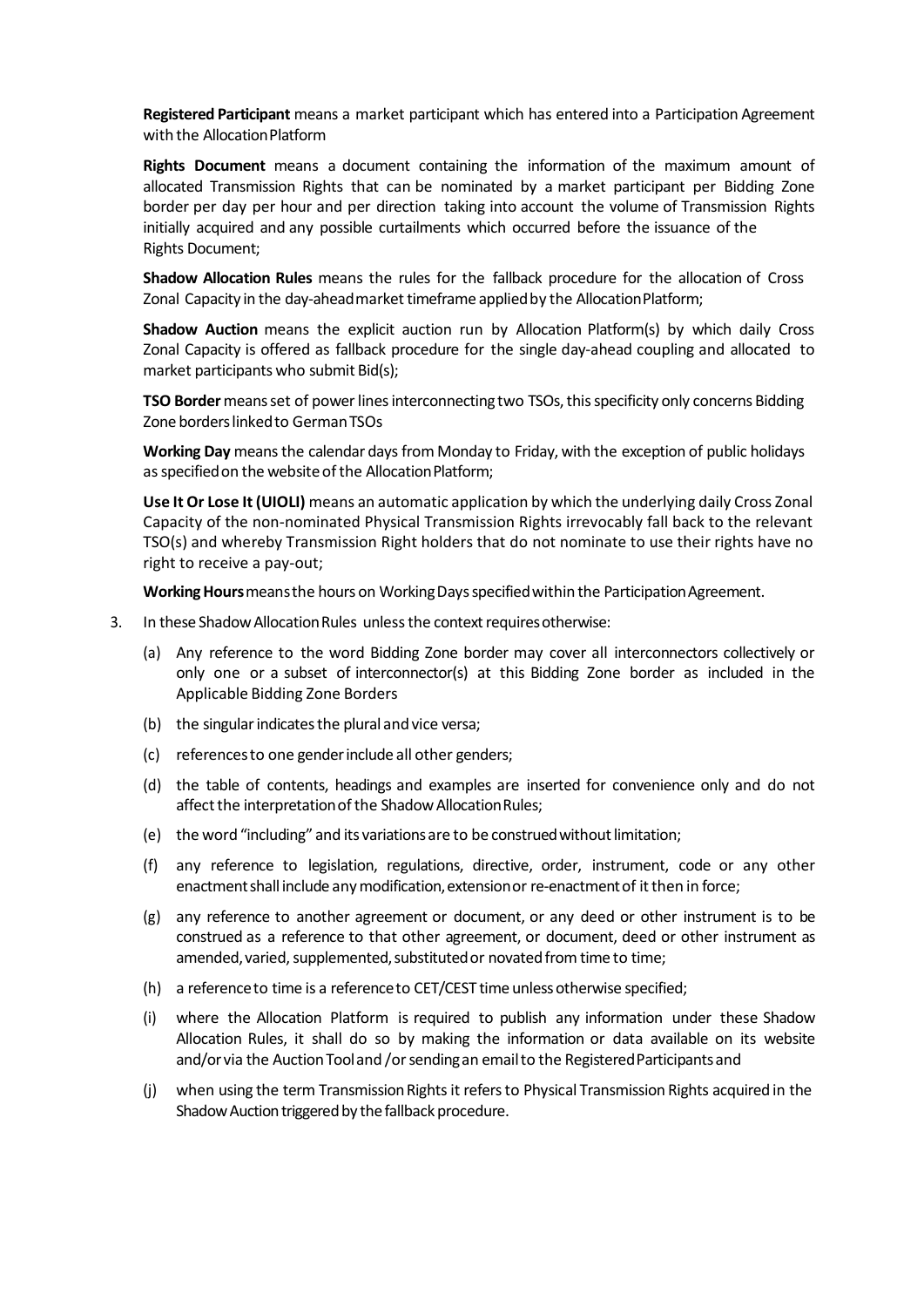### **Allocation Platform**

- 1. The Allocation Platform shall undertake the allocation functions in accordance with these Shadow Allocation Rules and in accordance with applicable European Union legislation.
- 2. The Allocation Platform shall run the Shadow Auction for both unforeseen and foreseen unavailability of the single day‐ahead coupling on the concerned Bidding Zone borders. It shall perform the registration process, handle necessary financial risk management, prepare and conduct the Shadow Allocations, provide all necessary information to the Registered Participants and the TSOs and collect payments and/or pay according to these Shadow Allocation Rules.

3. For the sake of clarity, the Allocation Platform hereby enters into a contractual relationship with the Registered Participants. The appointment of a new Allocation Platform shall not affect the rights and obligations resulting from a Shadow Allocation Rules.

- 4. For the purposes of these Shadow Allocation Rules the Allocation Platform shall be the party signing the Participation Agreement with the Registered Participant.
- 5. Forthe purpose of the Participation Agreement with the Registered Participant, the Allocation Platform shall publish a consolidated version of these Shadow Allocation Rules thereto as they enter into force in accordance with the applicable national regulatory regimes. In case of a conflict between the consolidated version by the Allocation Platform and the Shadow Allocation Rules as entered into force in accordance with the applicable national regulatory regimes, the latter shall prevail.

## *Article4*

## **Effectivedate and application**

- 1. These Shadow Allocation Rules shall enter into force in accordance with the applicable regulatory regimes and thirty (30) calendar days after a respective notice on the new Shadow Allocation Rules is sent to Registered Participants by the Allocation Platform.
- 2. These Shadow Allocation Rules are subject to the legislation prevailing at the time at which they take effect. In the event that there is a change in legislation or any action by competent authorities at national or European Union level which have an effect on these Shadow Allocation Rules then, notwithstanding any other provision of these Shadow Allocation Rules, the Shadow Allocation Rulesshallbe amendedaccordinglyand pursuantto Article 46.
- 3. In the event of an inconsistency between the Shadow Allocation Rules and the Day‐Ahead Nomination Rules, for matters relating to the implementation of Shadow Auctions in accordance with the Shadow Allocation Rules, the Shadow Allocation Rules shall prevail.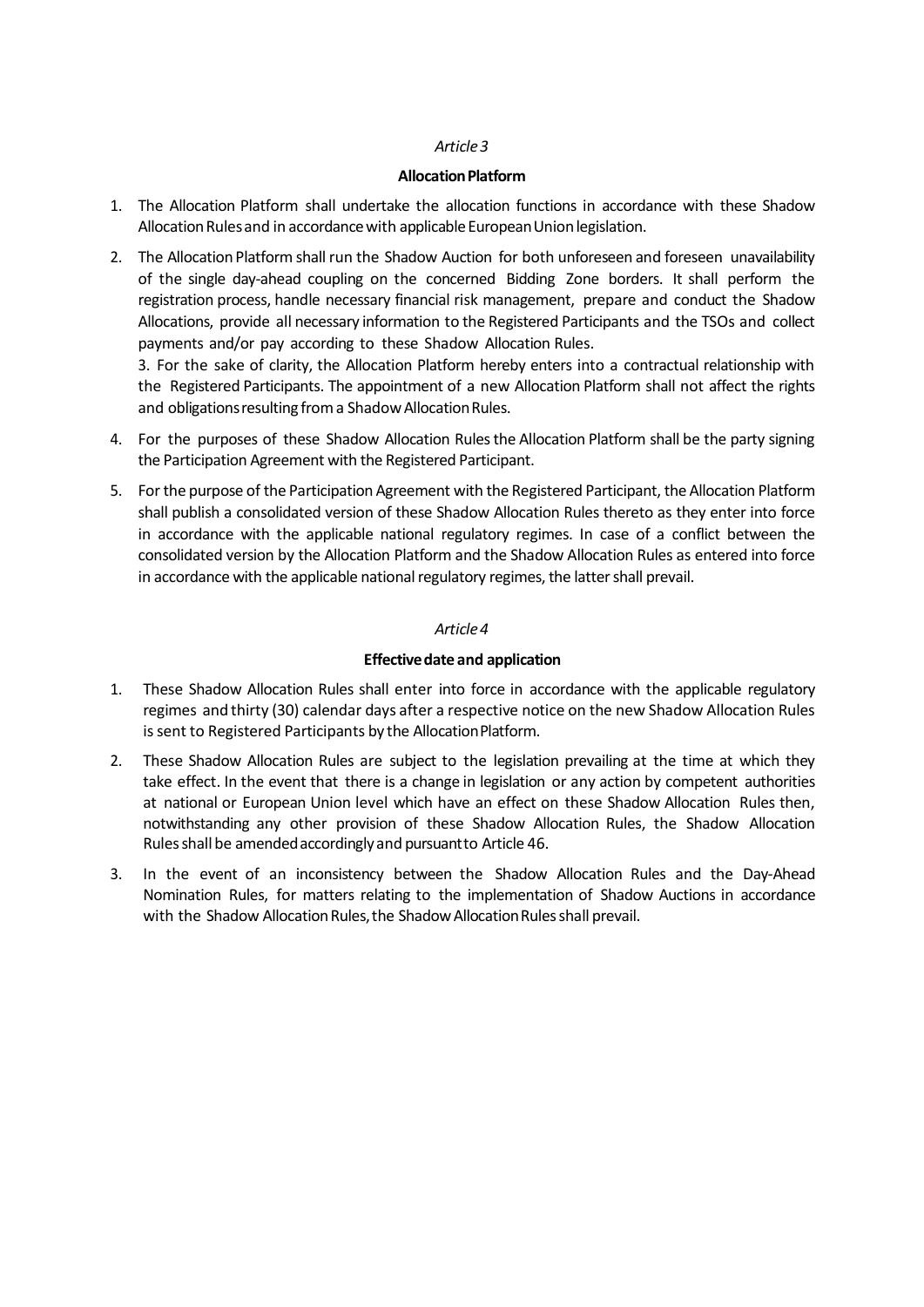# **Requirements and processfor participation in Shadow Allocation**

## *Article5*

## **General Provision**

- 1. Market participants may acquire a Transmission Right in the day‐ahead market framework via Shadow Auctions only if Shadow Auctions are triggered by a fallback procedure.
- 2. The participation in Shadow Auctions requires that the market participant:
	- (a) concludes a valid and effective Participation Agreement indicating on which Bidding Zone borders a registration for Shadow Auctions is desired in accordance with Articles 6 to 13; and
	- (b) has access to the Auction Tool in accordance with Article 14;
	- (c) Is compliant with the specific provisions per TSO Border and where applicable per direction, means he has concluded the agreements needed with the concerned TSOs or other legal entities depending on the relevant national legislation to be entitled to nominate the allocated Transmission Rights for the corresponding Bidding Zone borders as published on the website of the Allocation Platform.
- 3. The participation in Shadow Auctions requires that market participants, in addition to the conditions set forth in the previous paragraph, accept additional financial terms where needed in accordance with Article 15.
- 4. In any case, market participants have to fulfil the obligations as specified in the relevant Chapters of these Shadow Allocation Rules.

## *Article6*

## **ParticipationAgreement conclusion**

- 1. At least nine (9) Working Days before the first participation in a Shadow Auction, any market participant may apply to be a party to a Participation Agreement by submitting, to the Allocation Platform, two (2) signed copies of the Participation Agreement, as published on the website of the Allocation Platform, together with all duly completed information and documents required by Articles 6 to 15. The Allocation Platform shall assess the completeness of the information submitted in accordance with Articles 8 and 11 within seven (7) Working Days of receipt of the completed and signed Participation Agreement.
- 2. The Allocation Platform shall before the expiration of the seven (7) Working Days deadline ask the market participant to provide any outstanding information which the market participant failed to submit with its Participation Agreement. On receipt of the outstanding information, the Allocation Platform shall within an additional seven (7) Working Days review the information and inform the market participant if any further information is required.
- 3. Once the Allocation Platform has received all necessary information, it shall return one copy of the Participation Agreement signed by it to the market participant without undue delay. Signature of the Participation Agreement by the Allocation Platform shall not itself indicate compliance with any other condition set in these Allocation Rules for the participation in the Shadow Auctions. The Participation Agreement comes into force on the date of signature by the Allocation Platform.
- 4. In case market participant is already a Registered Participant at the Allocation Platform it only has to complete the missing/extra requirements described under these Shadow Allocation Rules respecting the specificitiesof the previous paragraphof this article.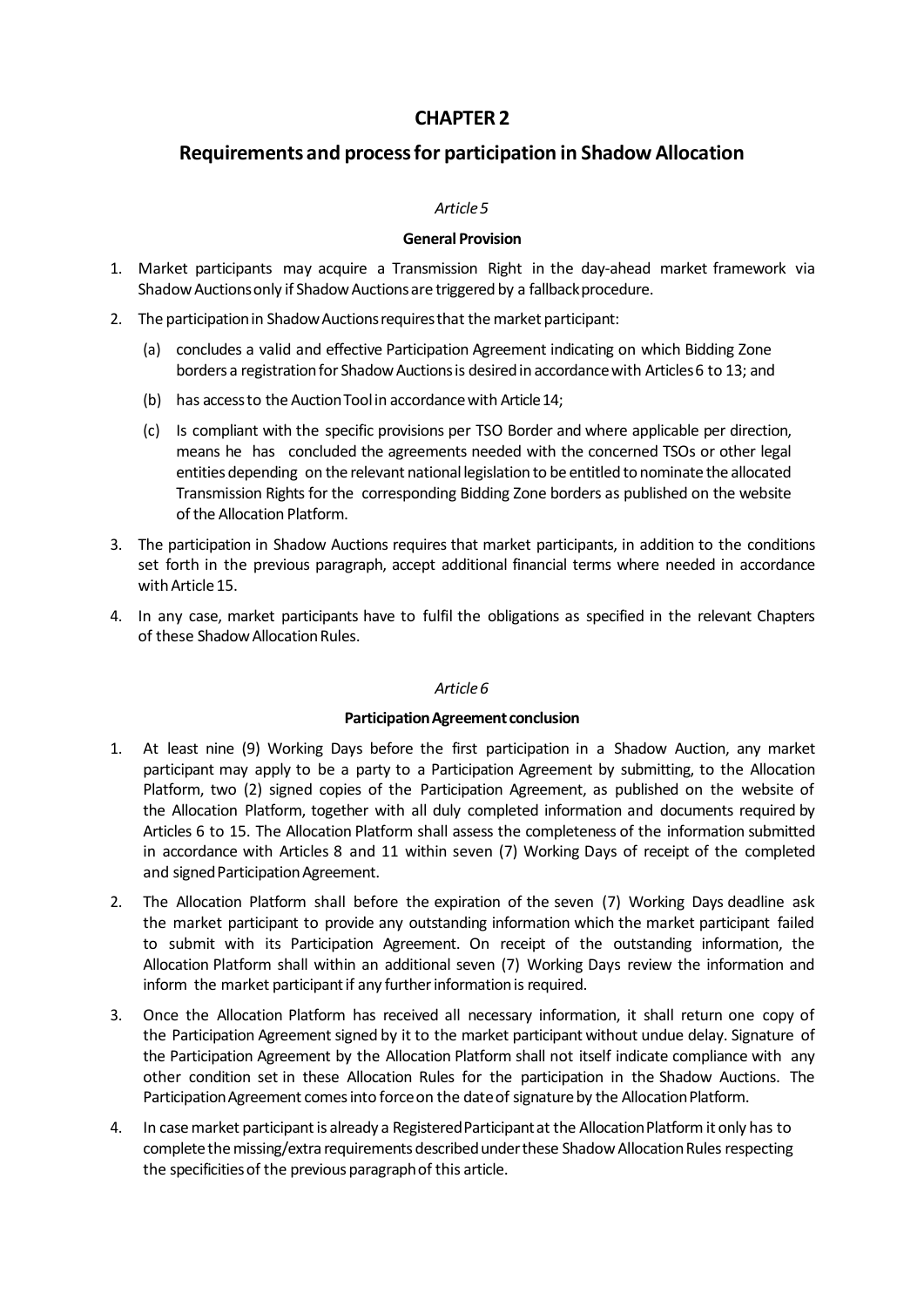### **Form** and content of the Participation Agreement

- 1. The form of the Participation Agreement and the requirements for its completion shall be published by the Allocation Platform and may be amended from time to time by the Allocation Platform without changing any terms and conditions specified in these Shadow Allocation Rules unless otherwisestated in these ShadowAllocationRules.
- 2. As a minimum, the Participation Agreement will require the market participant to:
	- (a) provideall necessary informationin accordancewithArticle 8 and 11; and
	- (b) agree to be bound by and comply with these Shadow Allocation Rules.
- 3. Nothing in these Shadow Allocation Rules shall prevent the Allocation Platform and the Registered Participant from agreeing in the Participation Agreement additional rules, out of the scope of these Shadow Allocation Rules.
- 4. In the event of difficulty of interpretation, contradiction or ambiguity between these Shadow Allocation Rules and the Participation Agreement, the text of the Shadow Allocation Rules shall prevail.

### *Article8*

### **Submissionof information**

- 1. The market participant shall submit the following information with its completed and signed Participation Agreement:
	- (a) name and registered address of the market participant including general email and telephone number of the market participant for notifications in accordance with Article52;
	- (b) an extract of the registration of the market participant in the commercial register of the competent authority;
	- (c) details regarding the beneficial ownership as defined in the relevant legal provisions transposing Article 3(6) of Directive (EU) 2015/849 of the European Parliament and of the Council of 20 May 2015 on the prevention of the use of the financial system for the purposes of money laundering or terrorist financing;
	- (d) contact details and names of persons authorized to represent the market participant and their function;
	- (e) EU VAT registration number where applicable;
	- (f) Taxes and levies to be considered for invoices;
	- (g) Energy IdentificationCode (EIC);
	- (h) bank account information for payment to the applicant to be used by the Allocation Platform for the purposesof Article 43 paragraph 6;
	- (i) financial contact person for invoicing and payment issues, and their contact details (email and telephone number) for notifications where required in these Shadow Allocation Rules;
	- (i) commercial contact person and their contact details (email and telephonenumber) for notifications where required in these Shadow Allocation Rules;
	- (k) operational contact person and their contact details (email and telephone number) for notifications where required in these Shadow Allocation Rules: and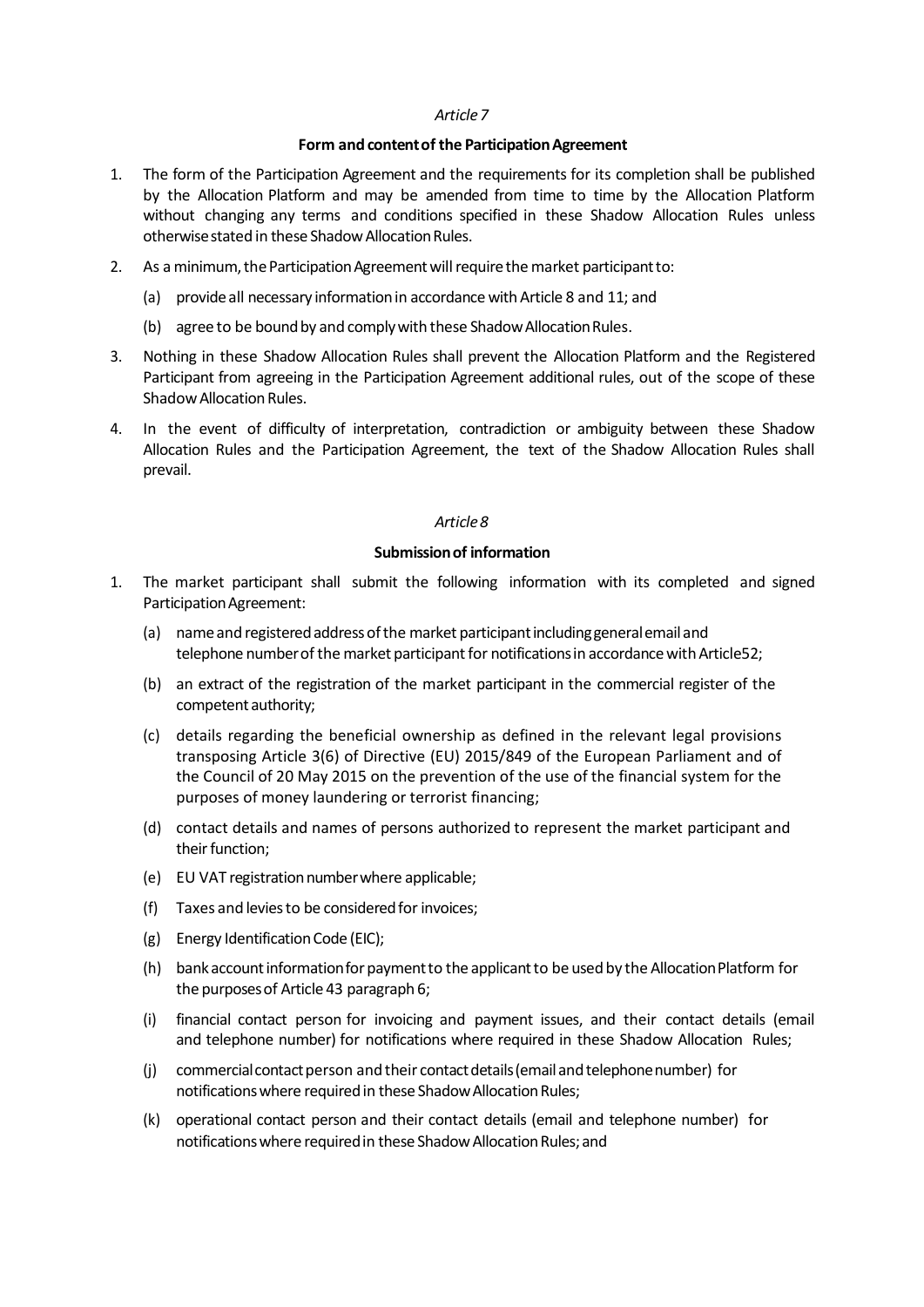- (l) The list of Bidding Zone borders where the Registered Participant wants to participate in Shadow Auctions and copies of the signed agreements needed with the concerned TSOs or other legal entities depending on the relevant national legislation to be entitled nominate the allocated Transmission for the corresponding Bidding Zone borders as published on the website of the Allocation Platform.
- 2. A Registered Participant shall ensure that all data and other information that it provides to the Allocation Platform pursuant to these Shadow Allocation Rules (including information in its Participation Agreement) is and remains accurate and complete in all material respects and must promptly notify the Allocation Platform of any change.
- 3. A Registered Participant shall notify the Allocation Platform if there is any change to the information, submitted in accordance with paragraph 1 of this Article, at least nine (9) Working Days before the change comes into effect and, where that is not possible, without delay after the Registered Participant becomes aware of the change.
- 4. The Allocation Platform will confirm the registration of the change or send a refusal note of registration of the change to the Registered Participant, at the latest, seven (7) Working Days after the receipt of the relevant notification of change. The confirmation or refusal note will be sent via email to the commercial and operational contact person specified by the Registered Participant in accordance with paragraph 1 of this Article. If the Allocation Platform refuses to register the change, the reason shall be provided in the refusal note.
- 5. The change becomes valid on the day of the delivery of the confirmation to the Registered Participant.
- 6. If additional information is required from a Registered Participant as a consequence of an amendment to these Shadow Allocation Rules, then the Registered Participant shall submit the additional information to the Allocation Platform within twelve (12) Working Days after the request for such submission by the Allocation Platform.

### **Warranties**

- 1. By the signature of the Participation Agreement the market participant warrants that:
	- (a) it has not commenced any proceedings seeking a judgement of insolvency or bankruptcy or any other relief under any bankruptcy or insolvency law or other similar law affecting creditors' rights;
	- (b) no insolvency, bankruptcy or other similar legal proceeding affecting creditors' rights have been commencedin relationto the applicant;
	- (c) no winding‐up or liquidation proceedings have been commenced with regard to the applicant; and
	- (d) it has no overdue payment obligations towards any current, previous or future Allocation Platform.

## *Article10*

### **Dedicated Business Account**

As part of the submission of the information in accordancewith Article 6 and 8, the market participant shall declare to the Allocation Platform whether it intends to open a dedicated Business Account for the purposes of depositing cash collaterals and/or for the purposes of making payments on the basis describedin Article 43.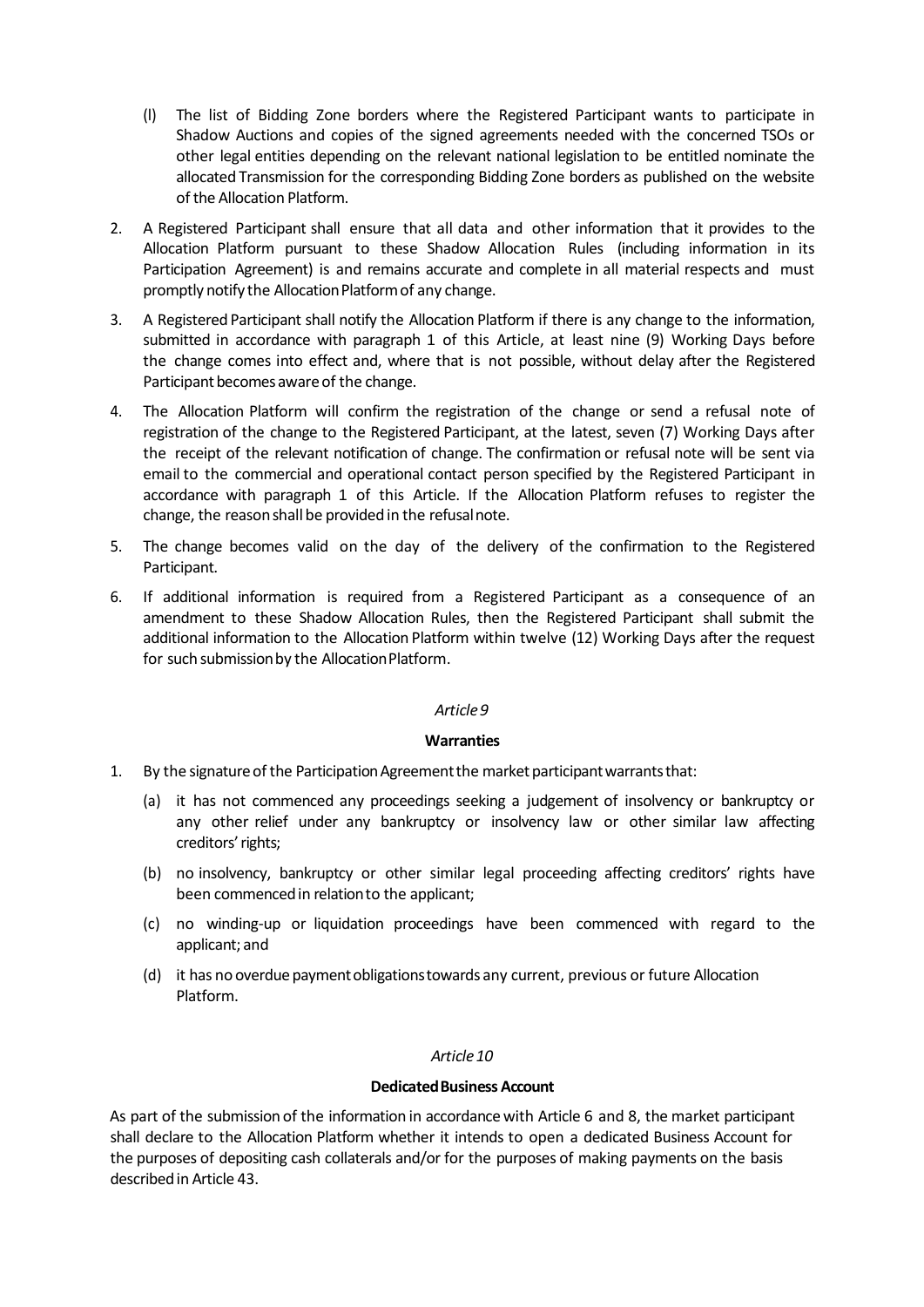### **Acceptanceof the InformationSystem Rules**

By signing the Participation Agreement the market participant accepts the applicable Information System Rules, as amended from time to time and published on the website of the Allocation Platform.

### *Article12*

### **Costs related to the Participation Agreement**

All applications to become a Registered Participant and any subsequent participation in Shadow Auctions shall be at the Registered Participants' own cost, expense and risk. The Allocation Platform shall not be liable to any person for any cost, damages, or expense in connection with the Registered Participant participating in Shadow Auctions unless otherwise explicitly stated in these Shadow Allocation Rules.

## *Article13*

### **Refusal of application**

The Allocation Platform may refuse to enter into a Participation Agreement with a market participant in the following circumstances:

- (a) when the applicant has not submitted a duly completed and signed Participation Agreement in accordancewith Articles6, 7 and 8; or
- (b) the Allocation Platform has previously terminated a Participation Agreement with the applicant as a result of a breach of the Participation Agreement by the Registered Participant in accordance with 50(3) and (4) and unless the circumstances leading to termination have ceased to exist or the Allocation Platform is reasonably satisfied that the breach will not occur again;or
- (c) if entering into a Participation Agreement with the applicant would cause the Allocation Platform to breach any condition of any mandatory legal or regulatory requirement; or
- (d) if any of the warranties of the Registered Participant under Article 9 are found to be not valid or false.
- (e) if the applicant is under economic and trade sanctions imposed by a Member State of the European Union.

### *Article14*

### **Accessto theAuctionTool**

- 1. The Allocation Platform shall grant access to the Auction Tool free of charge if the following requirements are satisfied:
	- (a) the Registered Participant has signed and delivered a completed form included in the Information System Rules identifying the person(s) for which the user account(s) in the Auction Toolshall be established;and
	- (b) the Registered Participant has fulfilled the requirements on authentication as set forth by the Information System Rules published by the Allocation Platform; such requirements may include technology for authentication purposes.
- 2. The Allocation Platform shall confirm the creation of the user account(s) or may send a refusal note to the Registered Participant, at the latest, five (5) Working Days after the receipt of the relevant signed and completed form by the Registered Participant. The confirmation or refusal note shall besent via email to the operational contact person specified by the Registered Participant in accordancewith Article 8.
- 3. The Allocation Platform shall send the duly justified refusal note if the requirements listed in paragraph 1 of this Article are not fulfilled and access to the Auction Tool will not be granted.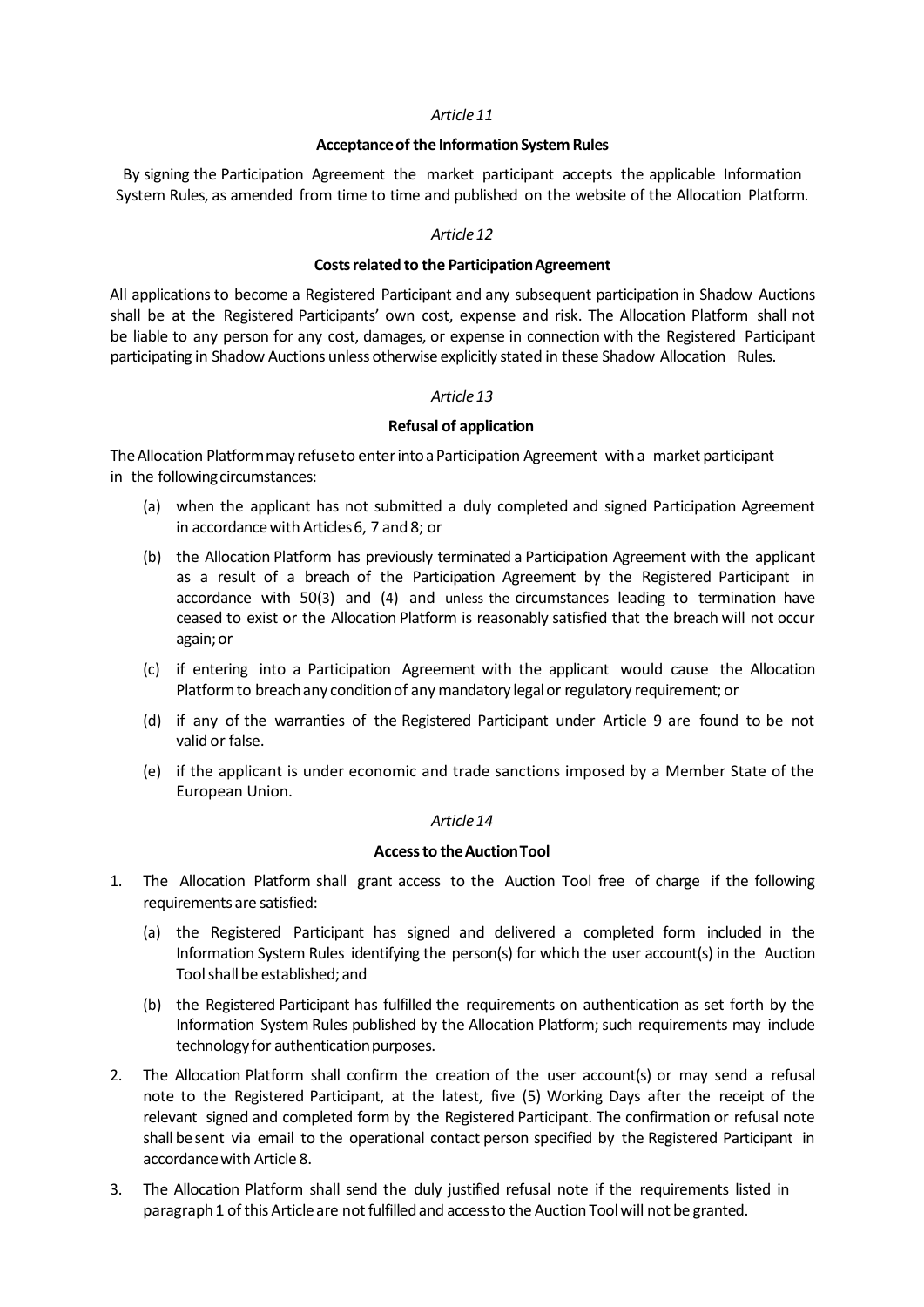### **Conclusion of additional financial terms**

The Allocation Platform may develop and publish additional standard financial terms to be accepted by the Registered Participants, as long as these additional financial terms comply with the Shadow Allocation Rules.

### *Article16*

## **Regulatory** and legal requirements

It is the responsibility of each market participant to ensure that it complies with national and European legislation, including requirements of any relevant competent authority, and obtained all necessary authorizations in connection with its participation in Shadow Auctions and the use of Transmission Rights allocated in the day-ahead market timeframe.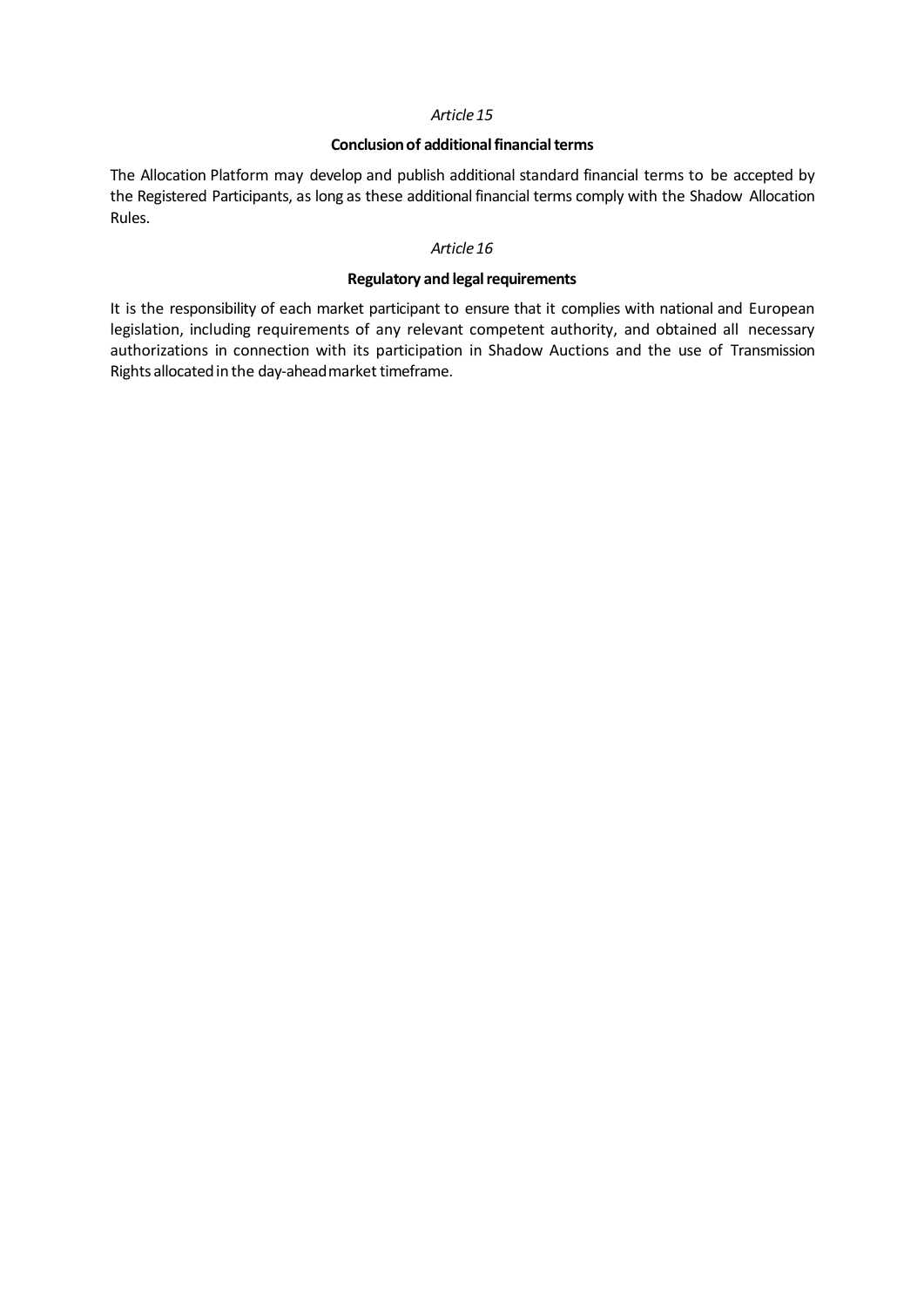# **ShadowAuctions**

## *Article17*

## **General provisionsfor ShadowAuctions**

- 1. Shadow Auctions can be either triggered during a single day-ahead coupling session when an unforeseeable incident occurs or can be activated in advance if it is known that the single day‐ ahead coupling will not be available for the next sessions. In either case the Allocation Platform will notify as soon as possible the concerned Registered Participants that Shadow Auctions may be triggered. In case of Market Coupling unavailability on the Slovenia-Italy border Shadow Auctions shall be performed only in the latter case (unavailability of single day ahead coupling known in advance).
- 2. The Allocation Platform shall allocate Transmission Rights to Registered Participants by way of explicit Allocation. The Shadow Auctions shall be organized via the Auction Tool. Each Registered Participant fulfilling the requirements for participating in the Shadow Auction may place default Bids for the Bidding Zone borders for which they are entitled according to Article 20.

## *Article 18*

## **Shadow Auction Process**

1. If Shadow Auctions are triggered during a single day-ahead coupling session, Shadow Auctions may be launched in parallel of the resolution of the problem of the single day‐ahead coupling but the Shadow Auction results will only be considered if a decoupling is declared. The Allocation Platform will inform the concerned Registered Participants that Shadow Auctions may be triggered. Registered Participants have the possibility to enter or modify submitted Bids until the closure ‐ the deadline for entering Bids into daily Shadow Auctions. The Allocation Platform imports the default Bids submitted for Shadow Auctions according to Article 21 and informs Registered Participants that they cannot update their Bids anymore. Results of the Shadow Auctions are not published at this moment. If the decoupling is finally declared, Registered Participants are notified of the results of their Bids according to Article 25.

If the activation of the Shadow Auctions is known in advance for one or several daily sessions of the single day‐ahead coupling, the Allocation Platform informs as soon as possible individually, by an email, the Registered Participants that the Shadow Auctions are performed with the corresponding new time schedule. The Offered Capacity for the Shadow Auctions and the information related to the time schedule will be published in the Auction Specification on the Allocation Platform's Website as specified in Article 19 in order to give the opportunity to Participants to update their Bids according to Articles 20, 21 and 22.

2. The Allocation Platform may under no circumstances be held responsible if it is unable to contact the Registered Participants, or if it is unable to publish an announcement on its website.

## *Article 19*

## **Auction Specification**

- 1. If Shadow Auctions are triggered during a daily session of the single day-ahead coupling, no Auction Specification is published, only the Offered Capacity is published on the website.
- 2. If the activation of the Shadow Auctions is known in advance for one or several daily sessions of the single day‐ahead coupling, the Allocation Platform informs as soon as possible the Registered Participants for which daily sessions and for which Bidding Zone borders the Shadow Auctions are performed.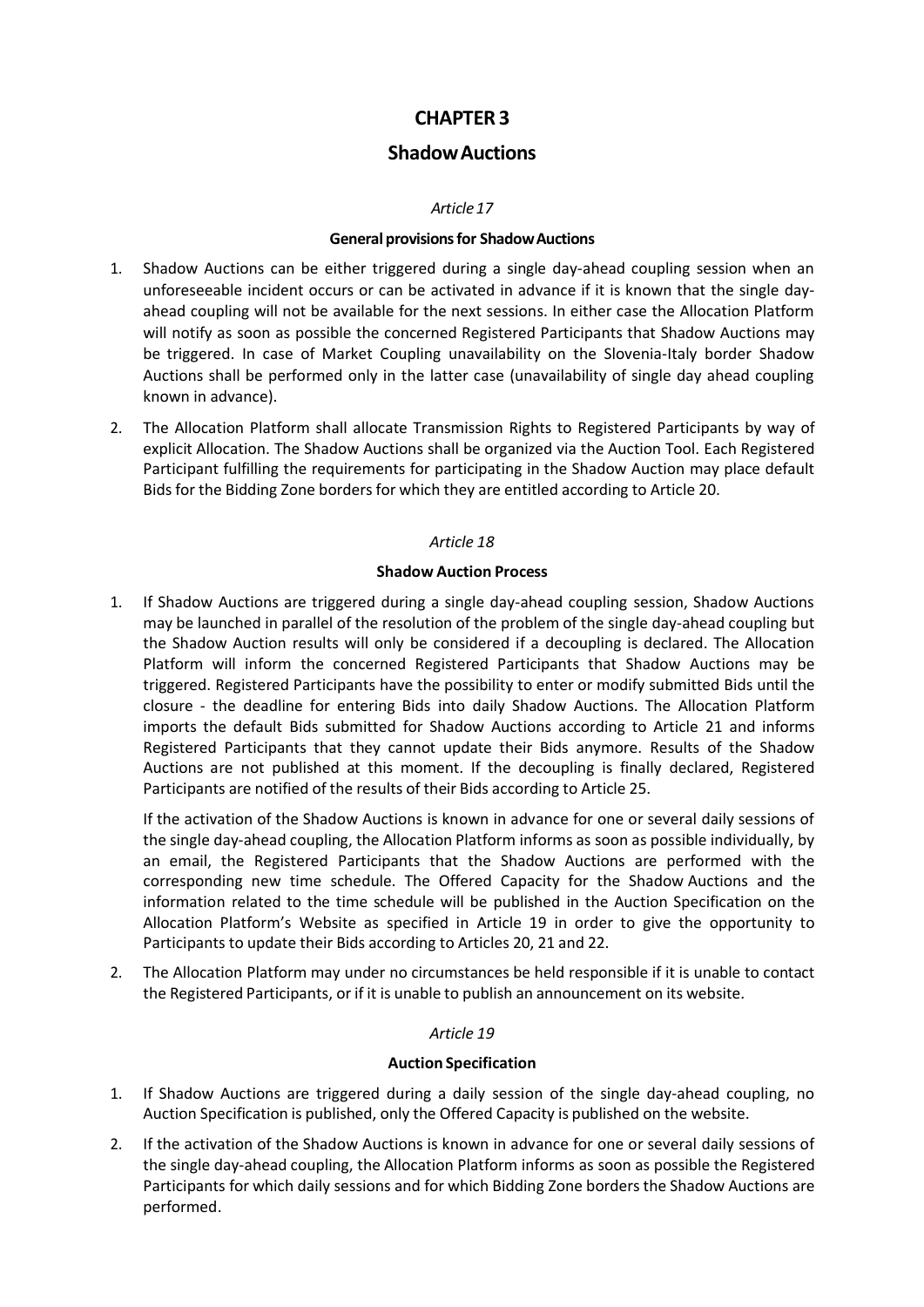- 3. The Allocation Platform shall publish the Auction Specification for the Shadow Auctions which are known in advance as soon as possible in order to give the opportunity to Registered Participants to update their Bids according to Article 20, 21 and 22.
- 4. If an Auction Specification is published, they shall state in particular:
	- (a) the code identifying the Auction in the Auction Tool;
	- (b) identificationofthe BiddingZone border(s)or a subsetofthe Interconnectorson the Bidding Zone border and direction covered;
	- (c) the Product Period:
	- (d) The Bidding Period;
	- (e) the deadline for the publication of the provisional Shadow Auction results;
	- (f) the contestation period if the Shadow Auction is decided in advance in accordance with Article 26;
	- (g) the OfferedCapacity;
	- (h) any other relevant information or terms applicable to the product or the Shadow Auction.

## **Default Bid**

- 1. Registered Participants willing to participate in Shadow Auctions shall via the Auction Tool place default Bids for Shadow Auctions per Bidding Zone border and per direction for which they are entitled as stated in the Participation Agreement.
- 2. A default Bid, once identified as such by the Registered Participant, shall apply automatically to each subsequent relevant Shadow Auction for a specific Bidding Zone border, period and direction.
- 3. If a default Bid Quantity or a quantity calculated as a sum of the Bid Quantity for several default Bids submitted for the same hour, Bidding Zone border and direction by a Registered Participant exceeds the relevant Offered Capacity, the Bids with the lowest Bid Price shall be rejected one (1) by one (1) until the total allowed Bid Quantity is lower than or equal to the Offered Capacity. In case where the Information System Rules allows submission of Bids with the same Bid Price by one Registered Participant the Allocation Platform may apply additional criteria or rules to decide which Bid shall be rejected. Such additional criteria or rules shall be included in the information System Rules and shall be one or more from the following:
	- (a) chronological submission (time stamp); and/or
	- (b) Bid identification assigned by the Auction Tool; and/or
	- (c) rejection of all relevant Bids with the same Bid Price.
- 4. A Registered Participant who wants to modify a default Bid for a future Shadow Auction shall change the Bid Quantity and the Bid Price of its default Bids before the launch of a Shadow Auction.
- 5. If the Shadow Auctions are decided in advance for one or several daily sessions, Registered Participants have the opportunity to modify their Bids according to the information published in the relevant Auction Specification. A Registered Participant not wishing to submit the default Bid on the Auction Tool for future Shadow Auctions shall set the Bid Quantity and the Bid Price of its default Bids to zero before the subsequent launch of a Shadow Auction.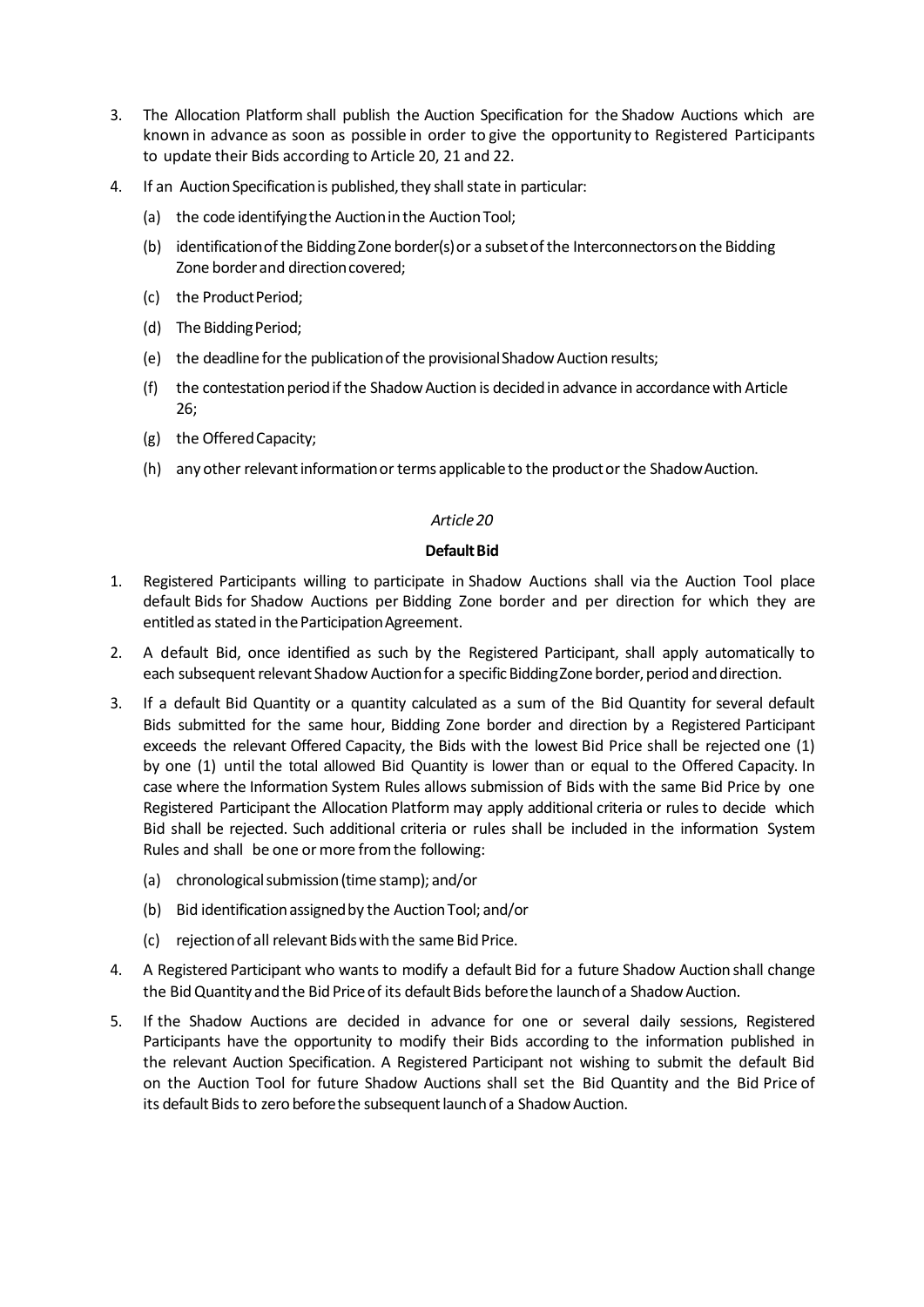### **Bids submission**

- 1. The Registered Participant shall submit a default Bid or set of default Bids to the Allocation Platform in accordance with Article 20 the following requirements:
	- (a) it shall be submitted electronically using the Auction Tool and can be modified before the launch of a Shadow Auction;
	- (b) it shall identify the Registered Participant submitting the Bid through its EIC code;
	- (c) itshall identify the Bidding Zones border and the direction for which the Bid is submitted;
	- (d) it shall state the Bid Price, which shall be different for each Bid of the same Registered Participant unless otherwise provided forin the Information System Rules, exclusive of taxes and levies, in Euros per MW for one hour of the Product Period, i.e. Euros/MWh, expressed to a maximum of two (2) decimal places, and equalto or greaterthan zero;
	- (e) it shall state the Bid Quantity in full MW which must be expressed without decimals.

## *Article22*

### **Bid registration**

- 1. The Allocation Platform shall not register a Bid that:
	- (a) does not complywith the requirementsof 21; or
	- (b) is submitted by a Registered Participant who is suspended in accordance with Article 50
- 2. Provided that a Bid or a set of Bids fulfils the requirements set forth in Article 21, the Allocation Platform shall confirm to the Registered Participant that such Bid(s) have been correctly registered into the system and will deliver an acknowledgment of receipt via the Auction Tool only once the Shadow Auction is run. If the Allocation Platform does not issue an acknowledgment of receipt for a Bid, such Bid shall be deemed not to have been registered.
- 3. The Allocation Platform shall notify a Registered Participant whose Bid is rejected as invalid and the reason for this rejection, without undue delay after the Bid is rejected.
- 4. The Allocation Platform shall maintain a record of all valid Bids received.
- 5. Each valid Bid registered shall constitute an unconditional and irrevocable offer by the Registered Participant to buy Transmission Rights up to the Bid Quantity and at prices up to the Bid Price and under the terms and conditions of these Shadow Allocation Rules and, where applicable, the relevant Auction Specification.

## *Article23*

## **Credit Limitverification**

No CreditLimit verificationis performed forthe ShadowAuctions.

## *Article24*

## **Shadow Auction Results Determination**

1. After the expiration of the Bidding Period for a Shadow Auction, the Allocation Platform shall determine the provisional Shadow Auction results if Shadow Auctions are announced in advance or the final Shadow Auction resultsif Shadow Auctions are triggered during a single day‐ahead coupling session and allocate the Transmission Rights in accordance with this Article.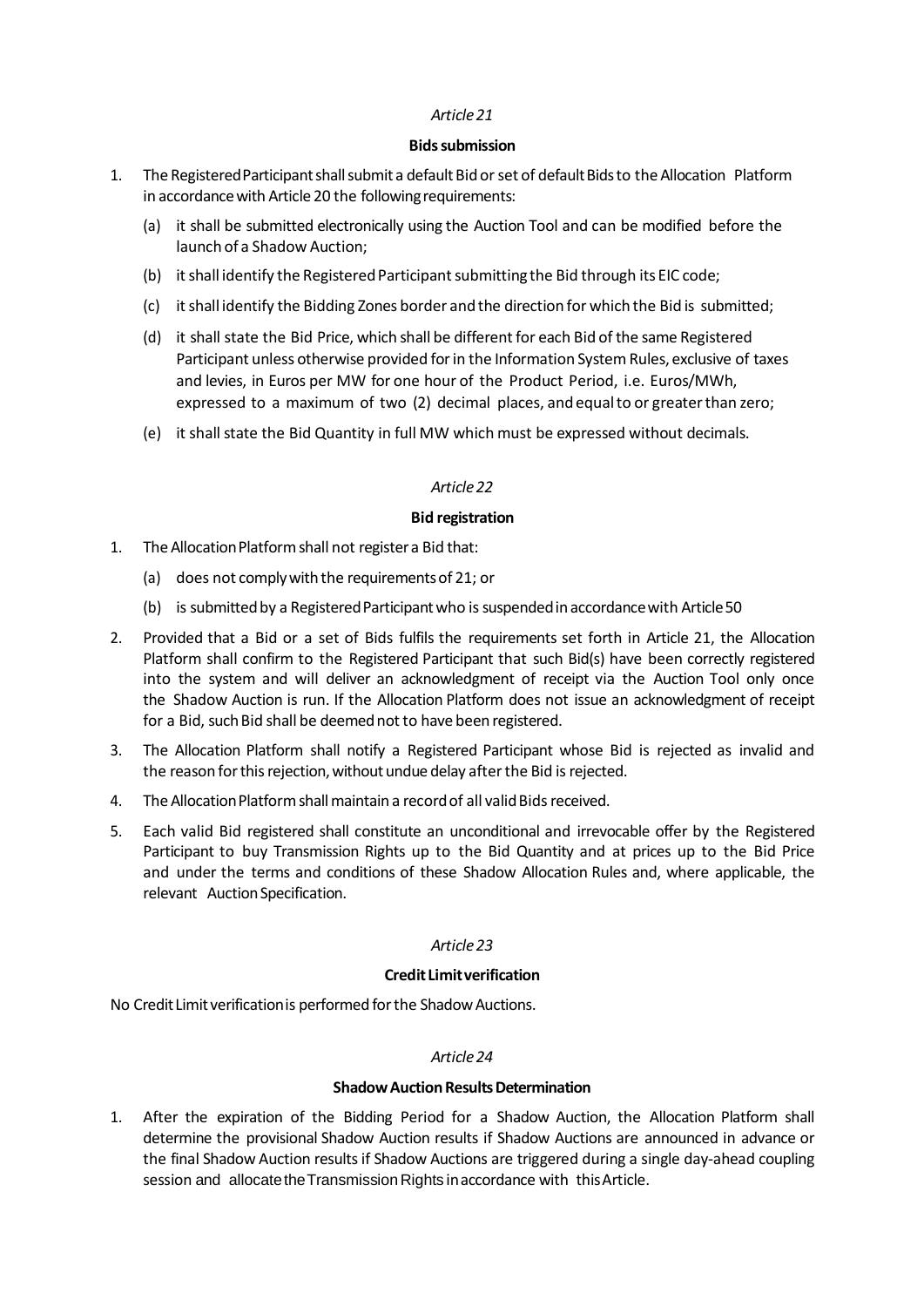- 2. The provisional or final Shadow Auction results determination shall include the following:
	- (a) determination of the total quantity of the allocated Transmission Rights per Bidding Zone border and direction;
	- (b) identification of winning Bids to be fully or partially satisfied; and
	- (c) determinationofthe MarginalPrice per BiddingZoneborder and direction.
- 3. The Allocation Platform shall determine the provisional or final Shadow Auction results using an optimization function aiming at maximization of the sum of the Registered Participant's surplus and the Congestion Income generated by the winning Bids while respecting the constraints of the optimization function in form of relevant Offered Capacities. The Allocation Platform shall publish additional explanatory information on the optimization function of the algorithm on its website.
- 4. The Allocation Platform shall determine the Marginal Price at each Bidding Zone border and direction based on the following criteria:
	- (a) if the total quantity of Cross Zonal Capacity for which valid Bids have been submitted is lower than or equal to the relevant Offered Capacity for the relevant Auction, then the Marginal Price shall be zero;
	- (b) if the total quantity of Cross Zonal Capacity for which valid Bids have been submitted exceeds the relevant Offered Capacity for the relevant Auction, the Marginal Price shall be set at the lowest Bid(s) Price(s) allocated in full or in part using the respective Offered Capacities.
- 5. If two (2) or more Registered Participants have submitted for one Bidding Zone border and direction valid Bids with the same Bid Price, that cannot be accepted in full for the total requested quantity of Transmission Rights, the Allocation Platform shall determine the winning Bids and the quantity of the allocated Transmission Rights per Registered Participant as follows:
	- (a) the Cross Zonal Capacity available for the Bids which set the Marginal Price shall be divided equally between the number of the Registered Participants which submitted these Bids;
	- (b) in case the quantity of Transmission Rights requested by a Registered Participant at Marginal Price is lower than or equal to the share calculated according to item (a) above, the request of this Registered Participant shall be fully satisfied;
	- (c) in case the requested quantity of Transmission Rights by a Registered Participant at Marginal Price exceeds the share calculated according to item (a) above, the request of this Registered Participant shall be satisfied up to the amount of the share as calculated according to item (a) above;
	- (d) any remaining Cross Zonal Capacity after the allocation according to items (b) and (c) shall be divided by the number of the Registered Participants whose requests have not been fully satisfied and allocated to them applying the process described in items (a), (b) and (c) above.
- 6. Bidding Zone borders with existing a ramping constraints should consider these constraints within their Shadow Auction. These applied constrains shall be listed on the website of the Allocation Platform.
- 7. Whenever the calculation set forth in paragraphs 3 of this Article does not result in a whole MW amount in accordance with Article 21 the Transmission Rights shall be rounded down to the nearest full MW. The case when Transmission Rights allocated to individual Registered Participants are equal to zero after rounding shall not impact the Marginal Price determination.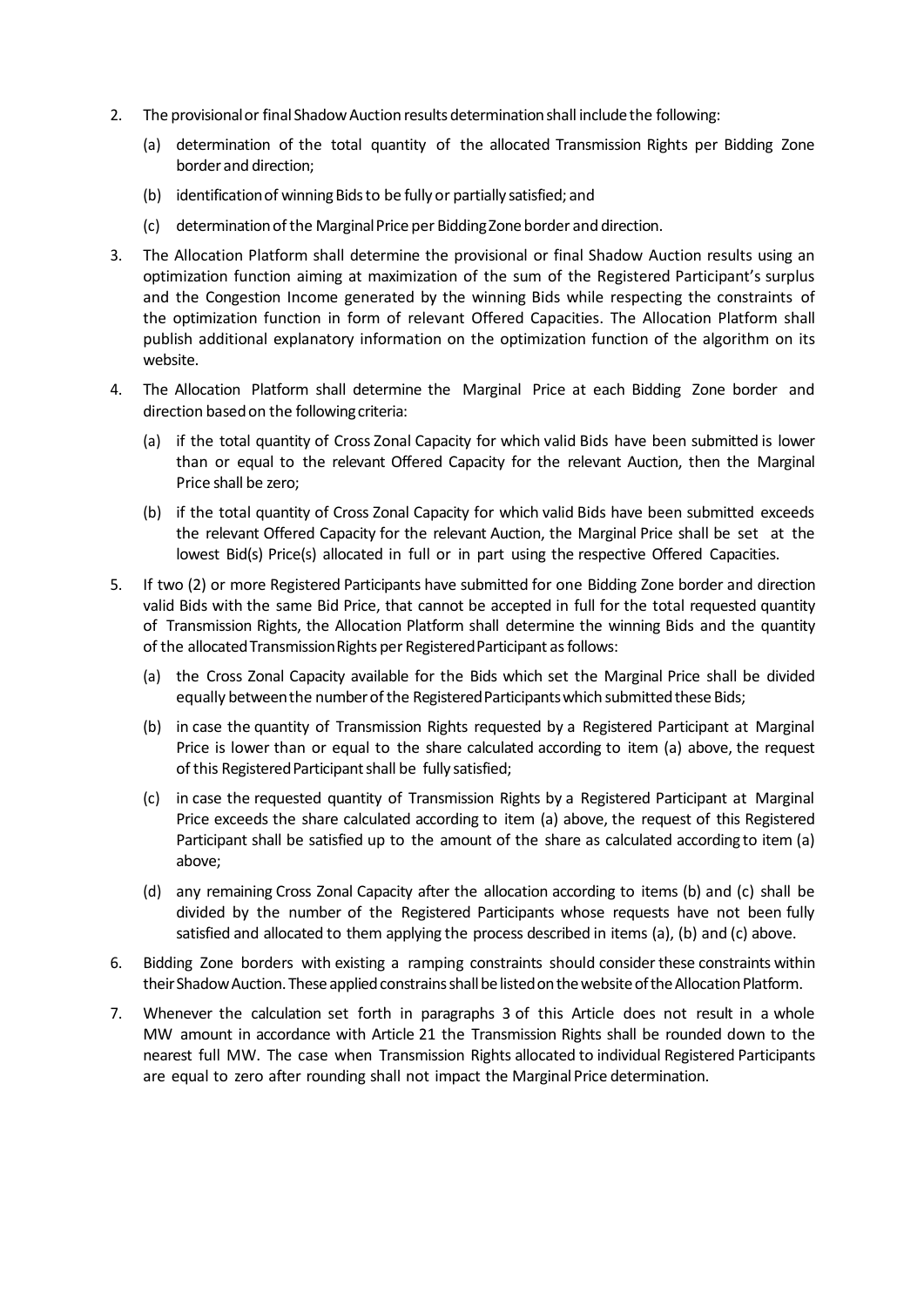## **Notificationof ShadowAuctionresults**

- 1. The Transmission Rights are deemed to have been allocated to a Registered Participant from the moment the Registered Participant has been informed of the Results and, where applicable, at the latest 1 hour and 30 minutes after the provisional Auction results are notified in accordance with Article 26.
- 2. The Allocation Platform shall publish on its website the Shadow Auction results as soon as decoupling is finally declared in accordance with the publication timings set out in the latest approved version of article 4 paragraph 5 of the Core CCR fallback procedures according to Article 44 CACM. Auction results have been determined according to Article 24. For Shadow auctions known in advance, results will be published accordingly to article 19.
- 3. The publication of the Shadow Auction results for each Bidding Zone border included in the Shadow Auction shall comprise at least the following data:
	- (a) total requested Transmission Rights in MW;
	- (b) total allocated Transmission Rights in MW;
	- (c) MarginalPrice in EUR/MWper hour;
	- (d) number of Registered Participants participating in the Shadow Auction;
	- (e) number of Registered Participants who placed at least one winning Bid in the Shadow Auction;
	- (f) list of registered Bids without identification of the Registered Participants (bid curve); and
	- (g) Congestion Income Shadow Auctions per Bidding Zone border.
- 4. At the same time as the publication of the Shadow Auction results the Allocation Platform shall notify via the Auction Tool each Registered Participant who submitted a Bid to a specific Shadow Auction for each Bidding Zone border included in the Shadow Auction at least the following data:
	- (a) allocated Transmission Rights for each hour of the Product Period in MW;
	- (b) MarginalPrice in EUR/MWper hour; and
	- (c) due amount for allocated Transmission Rights in Euros, rounded to two decimal places.
- 5. In the event that the Shadow Auction Tool is unavailable, the Allocation Platform shall inform the Registered Participants of the Auction Results in accordance with CHAPTER 5.

## *Article26*

## **Contestationof provisional ShadowAuctionResults**

- 1. For Shadow Auctions triggered during a daily session of single day‐ahead coupling no contestation of provisional Shadow Auction results is possible.
- 2. For Shadow Auctions decided in advance, the contestation period will be communicated in the Auction Specifications in accordance with Article 19.
- 3. The contestation shall be notified to the Allocation Platform and headed as "contestation".
- 4. Any contestationshall containthe following:
	- (a) date;
	- (b) identification of contested Shadow Auction;
	- (c) identificationof the RegisteredParticipant;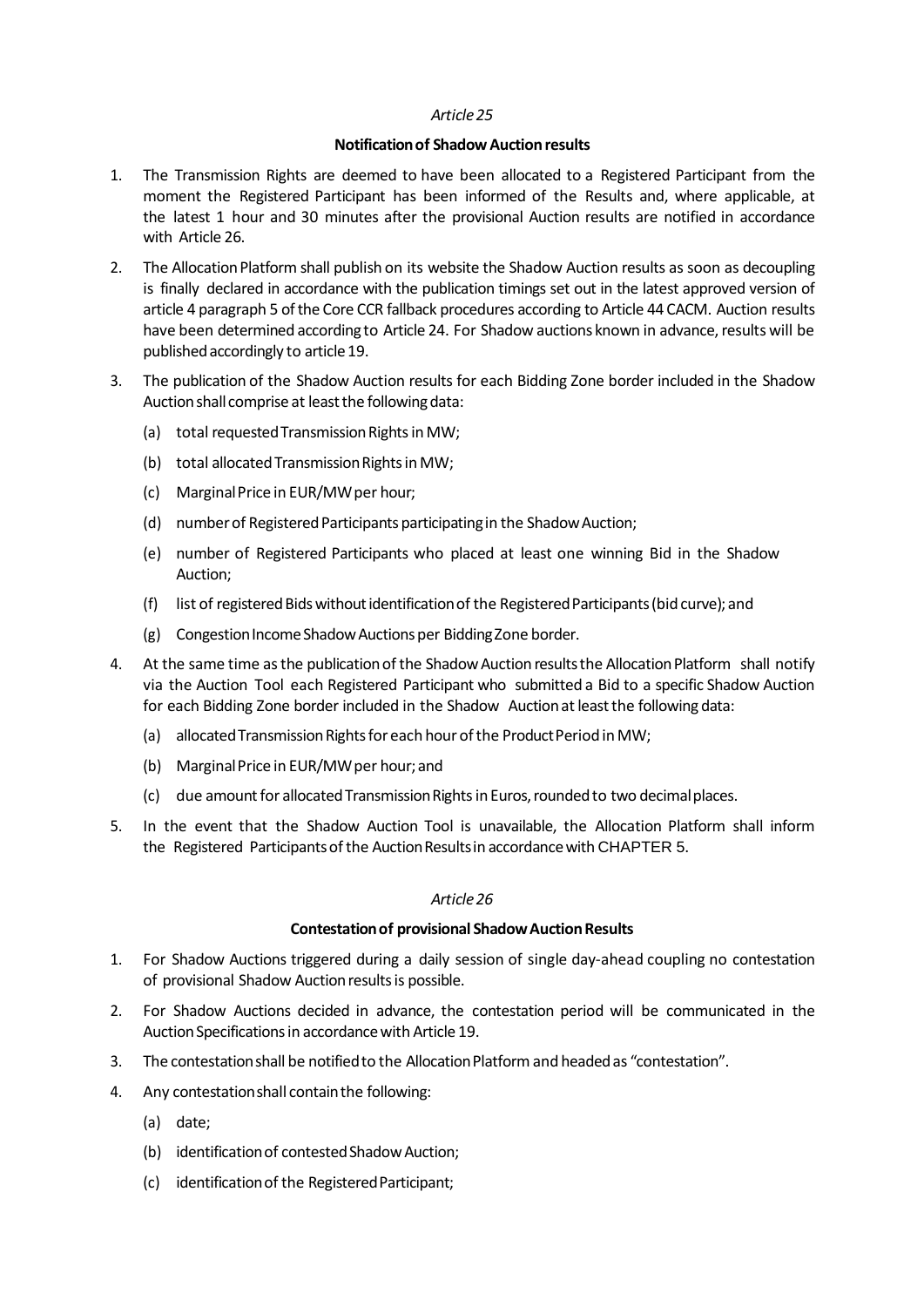- (d) name, e-mail address and telephone number of the Registered Participant;
- (e) detailed descriptionof the factsand the reason for contestation;and
- (f) evidence of erroneous Shadow Auction results;
- 5. The Allocation Platform shall reply to the Registered Participant no later than 1 hour and 30 minutes after the provisional Auction results have been notified to the registered participants.
- 6. 1 hour and 30 minutes after the provisional Shadow Auction Results have been notified and unless a Shadow Auction is cancelled due to erroneous results, the provisional Shadow Auction results shall be considered as final and binding with no further notification.
- 7. If the Registered Participant does not contest the provisional auction results within the deadline and under the condition specified above or in the Auction Specification, the Registered Participant shall be irrevocably deemed to renounce to any contestation. After the contestation period, the Shadow Auction results shall be considered as final and binding with no further notification.

### **ShadowAuctioncancellation**

- 1. In case the Allocation Platform cancels a Shadow Auction, all Bids already submitted and any results of the respective Auction shall be deemed null and void.
- 2. The Allocation Platform shall inform all Registered Participants without undue delay, of the Shadow Auction cancellation by notification published in the Auction Tool and on webpage of Allocation Platformand bye‐mail.
- 3. A Shadow Auction cancellation may be announced in the following cases:
	- (a) before the Cross Zonal Capacity is deemed to be allocated in case the Allocation Platform faces technical obstacles during the Shadow Auction process like a failure of standard processes; and
	- (b) during the contestation period, in the event of erroneous results due to incorrect Marginal Price calculation or incorrect allocation of Transmission Rights to Registered Participants or similarreasons.
- 4. In case of Shadow Auction cancellation before the Cross Zonal Capacity is deemed to be allocated, no compensation shall be paid to the Registered Participants.
- 5. Capacity is deemed to have been allocated to a Registered Participant from the moment the Registered Participant has been informed of the Auction results and the Contestation Period is closed if relevant.
- 6. The Allocation Platform shall publish on its website, without undue delay, the reasons for the Shadow Auction cancellation.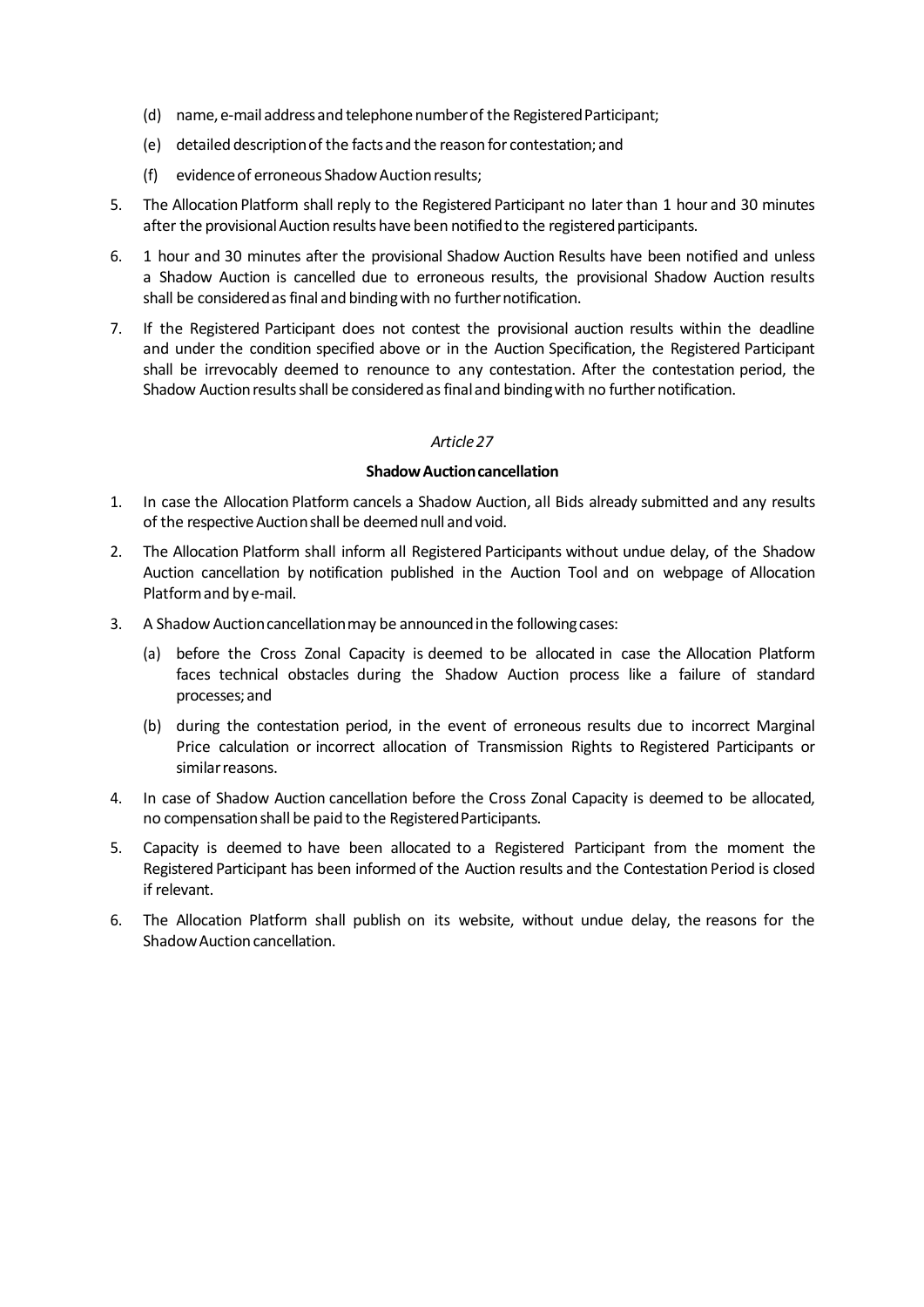# **Use of Transmission Rights**

### *Article28*

### **General principles**

The holder of allocated Transmission Rights may nominate the Transmission Rights for its physical use in accordance with Article 29. The non-nominated Transmission Rights after nomination deadline are subject to Use It Or Lose It principle and shall not be financially remunerated.

### *Article29*

### **Day-Ahead Nomination of Transmission Rights**

- 1. By default, the Registered Participant to Shadow Auctions is designated as Nomination Agent on both sides of the Bidding Zone border for all its allocated Transmission Rights. If allowed by the Day‐Ahead Nomination Rules this designation may however be modified in accordance with this Article.
- 2. Persons eligible to nominate Transmission Rights shall fulfil the requirement described in applicable Day-Ahead Nomination Rules. Eligible persons may be the following:
	- (a) the Transmission Rights' holder; or
	- (b) the person notified by the Transmission Rights' holder during the Day‐Ahead Nomination process to the respective TSOs in line with the relevant Day-Ahead Nomination Rules; or
	- (c) the personauthorized by the Transmission Rights' holderto nominate in line with the relevant Day-Ahead Nomination Rules and notified to the Allocation Platform.
- 3. The Allocation Platform shall provide on its website an overview of the options listed in paragraph 2 of this Article which are applicable on each Bidding Zone border.
- 4. For the process of the notification of the eligible persons to the Allocation Platform in accordance with paragraph 2 (c) of this Article, the following criteria should be met:
	- (a) the eligible person shall have an EIC Code in order to allow its identification in the Rights Document; and
	- (b) the Transmission Rights' holder shall notify the eligible person to the Allocation Platform via the Auction Tool in accordance with the Information System Rules and at the latest one (1) hour before the launch of the Shadow Auctions.
- 5. The Allocation Platform shall not take into account notifications of eligible persons which do not meet the criteria in accordance with paragraph 4 of this Article when sending the Rights Document in respectof a day of delivery.
- 6. The Day-Ahead Nomination shall be done in compliance with the Rights Document.
- 7. The Allocation Platform shall publish a list with the relevant Day-Ahead Nomination Rules for the Bidding Zone borderson its website.
- 8. The nomination deadlines for respective Bidding Zone borders are set forth in the relevant Day‐ Ahead Nomination Rules. The Allocation Platform shall publish information on its website on the nomination deadlines per Bidding Zone border. In case of any discrepancy between the deadlines published by the Allocation Platform and those of the valid and legally binding relevant Day‐Ahead Nomination Rules, the latter shall prevail and the Allocation Platform shall not be held liable for any damages due to such a discrepancy.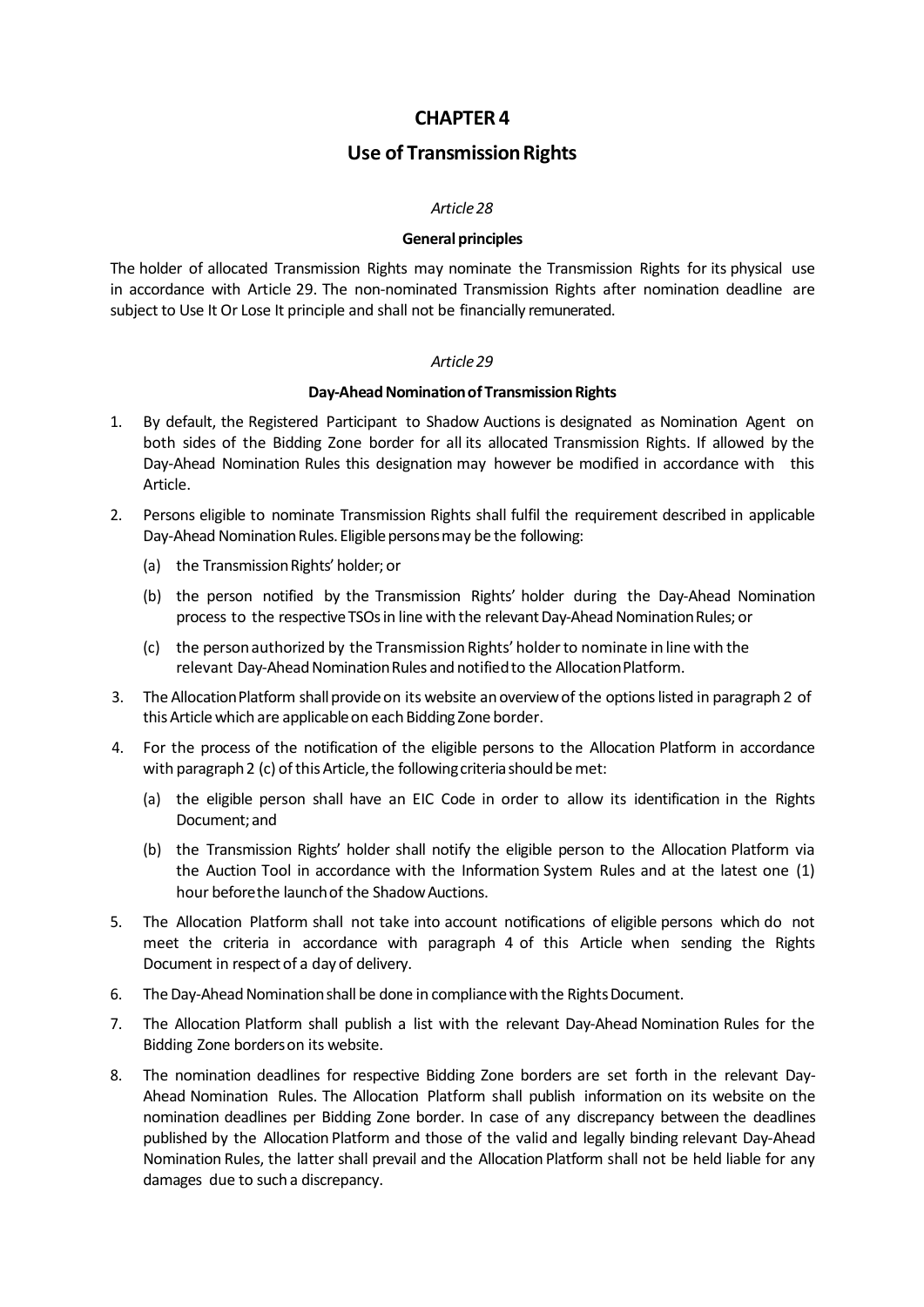### **Rights Document**

- 1. The Rights Document shall contain the information about the volume in MW that eligible persons are entitled to nominate at specific Bidding Zone borders or subsets of interconnectors of Bidding Zone borders and directions and for hourly periods.
- 2. No later than fifteen (15) minutes after the Registered Participant to Shadow Auctions has been notified of the final results of its Bids, the Rights Document will be sent to the eligible person indicating the Transmission Rights acquired, for each Hourly Block, allocated at the Shadow Auction.

## *Article31*

## **TSO Designation**

- 1. On the borders Germany‐France, Germany‐Netherlands and Denmark‐Germany Transmission Rights shall be attributed to one (1) or where applicable two (2) of the respective TSO Borders.
- 2. When signing the Participation Agreement, Registered Participants shall determine to which TSO border Transmission Rights shall be attributed according to the following the process:
	- (a) the initial TSO designation is defined, by the Registered Participant when signing the Participation Agreement;
	- (b) this designation may however be modified in accordance with the form published on the website of the Allocation Platform; and
	- (c) the Notification of the modificationof the TSO designationmust be made to the Allocation Platform no later than 7 Working Days before the start of the delivery period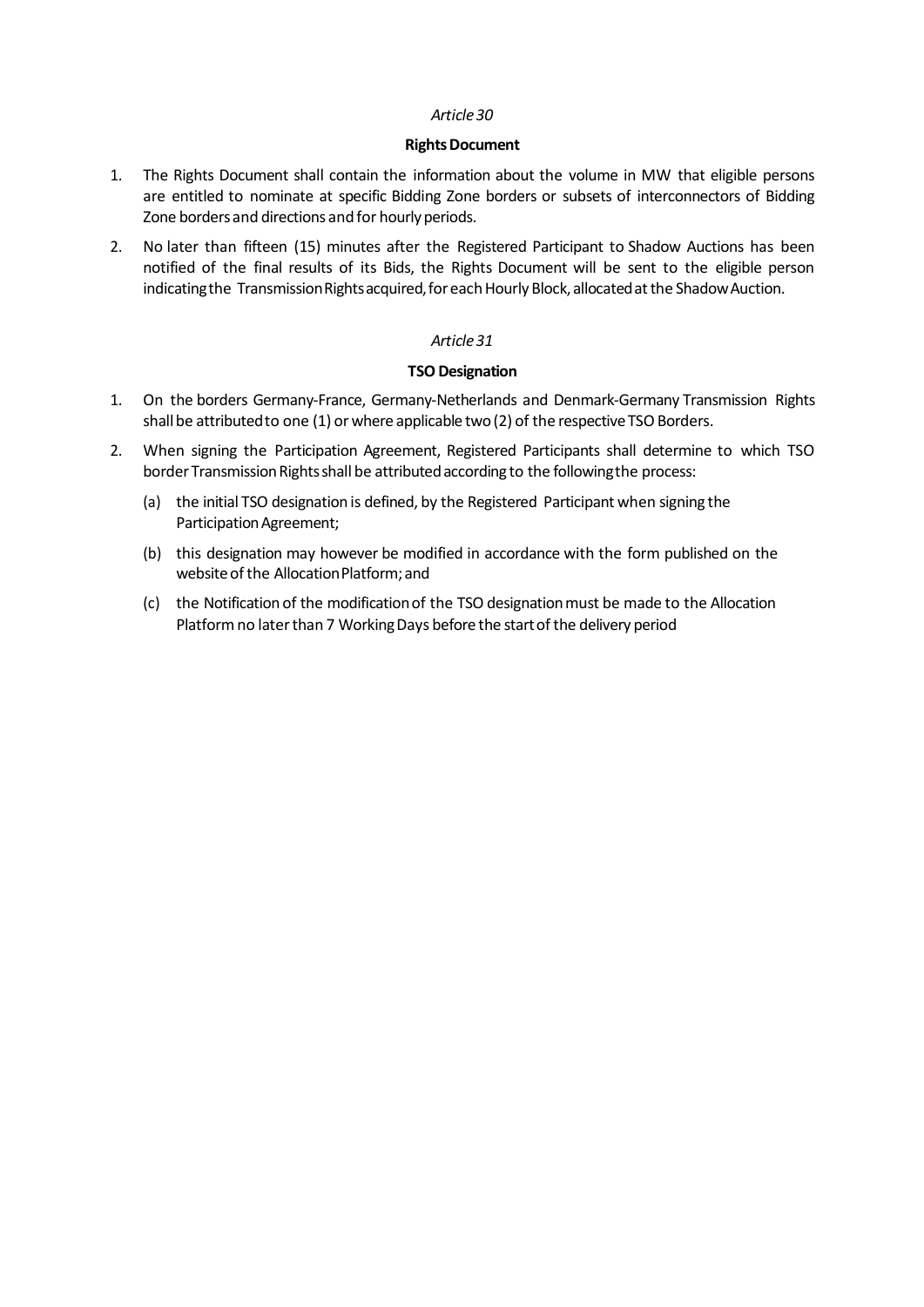# **FallbackProcedures**

## *Article32*

### **General provisions**

- 1. The Allocation Platform shall, to the extent reasonably practicable organize a fallback procedure in case of failure of a standard process:
	- (a) introduction of a fallback procedure for data exchange according to Article 33;
	- (b) introduction of a fallback procedure for eligible person notification to the Allocation Platform, accordingto Article34.
	- (c) another ad hoc fallback procedure if considered appropriate by the Allocation Platform to overcome any technical obstacles.
- 2. The Allocation Platform shall inform Registered Participants of possible deviations from the standard processes and the application of a fallback procedure via email and the Allocation Platform's website and using the Auction Tool.
- 3. Registered Participants shall immediately inform the Allocation Platform of any observed problems with the use of the Auction Tool and all potential consequences via e-mail. In case of an urgent problem, which shall be solved immediately and which is identified during Working Hours, the Registered Participant shall immediately contact the Allocation Platform by phone at the telephone number indicated on the website of the Allocation Platform for this type of problems.

## *Article33*

## **Fallbackprocedurefor dataexchange**

- 1. In case of a failure at the site of the Allocation Platform of the standard processesfor data exchange via the Auction Tool as described in these Shadow Allocation Rules, the Allocation Platform may inform Registered Participants that a fallback procedure for data exchange may be used as follows:
	- (a) by the applicable deadlines unless otherwise announced by the Allocation Platform the Registered Participant shall request the Allocation Platform by electronic means as specified by the Allocation Platform on its website to enter the relevant data intothe AuctionTool by using this fallback procedure for data exchange;
	- (b) with the request the Registered Participant shall provide to the Allocation Platform in the format specified in the Information System Rules the relevant data to be entered in the AuctionTool;
	- (c) the Allocation Platform shall enter the submitted data into the Auction Tool;
	- (d) the Allocation Platform may set in Information System Rules an identification process for the Registered Participant at the moment when the Registered Participant submits the relevant operational or commercial data and requests the Allocation Platform to enter this data into the Auction Tool on its behalf by means of the fallback procedure. If the Registered Participant or the person authorized by the Registered Participant for this purpose does not clearly identify itself, the Allocation Platform shall be entitled not to perform the data entry;
	- (e) the Registered Participant shall provide the Allocation Platform with a telephone number, which can be used in caseof a necessary communication; (f) once the Allocation Platform has entered the provided data into the Auction Tool on

behalf of the Registered Participant, the Allocation Platform shall inform, without undue delay, the Registered Participant by telephone and/or via e-mail of the entry; and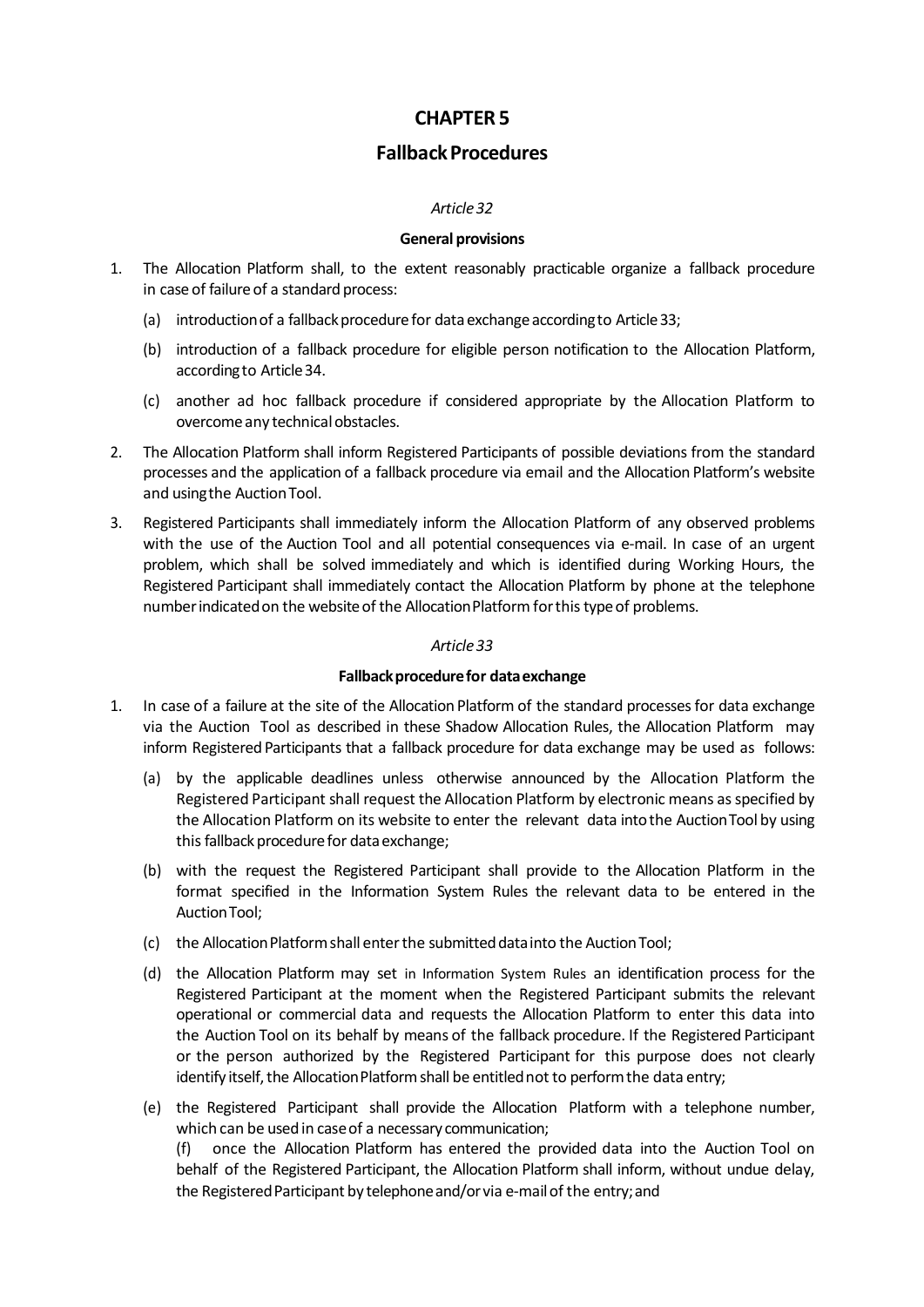- (g) the Allocation Platform shall under no circumstances be held responsible if it fails to reach the Registered Participant through the means of communication above
- 2. In case of application of the fallback procedure for data exchange, all necessary information which is made available via the Auction Tool during the standard processes may be distributed to the Registered Participants by the Allocation Platform, by electronic means as specified by the Allocation Platform on its website or where appropriate published on the website ofthe Allocation Platform.

### **Fallback procedure for eligible person notification**

- 1. In case of failure in the standard process of eligible person notification to the Allocation Platform via the Auction Tool as set forth in Article 29, the Allocation Platform may apply the fallback procedure for data exchange in accordance with Article 33.
- 2. The Allocation Platform shall publish information about the possibility to use the fallback procedure for data exchange in due time before the expiration of the deadline for eligible person notification.
- 3. In case the fallback procedure for data exchange cannot be executed as necessary to enable the registration of the eligible person, the eligible person shall be deemed notified as set forth in Information System Rules and the Allocation Platform may not be held responsible for the failure of the fallback procedure.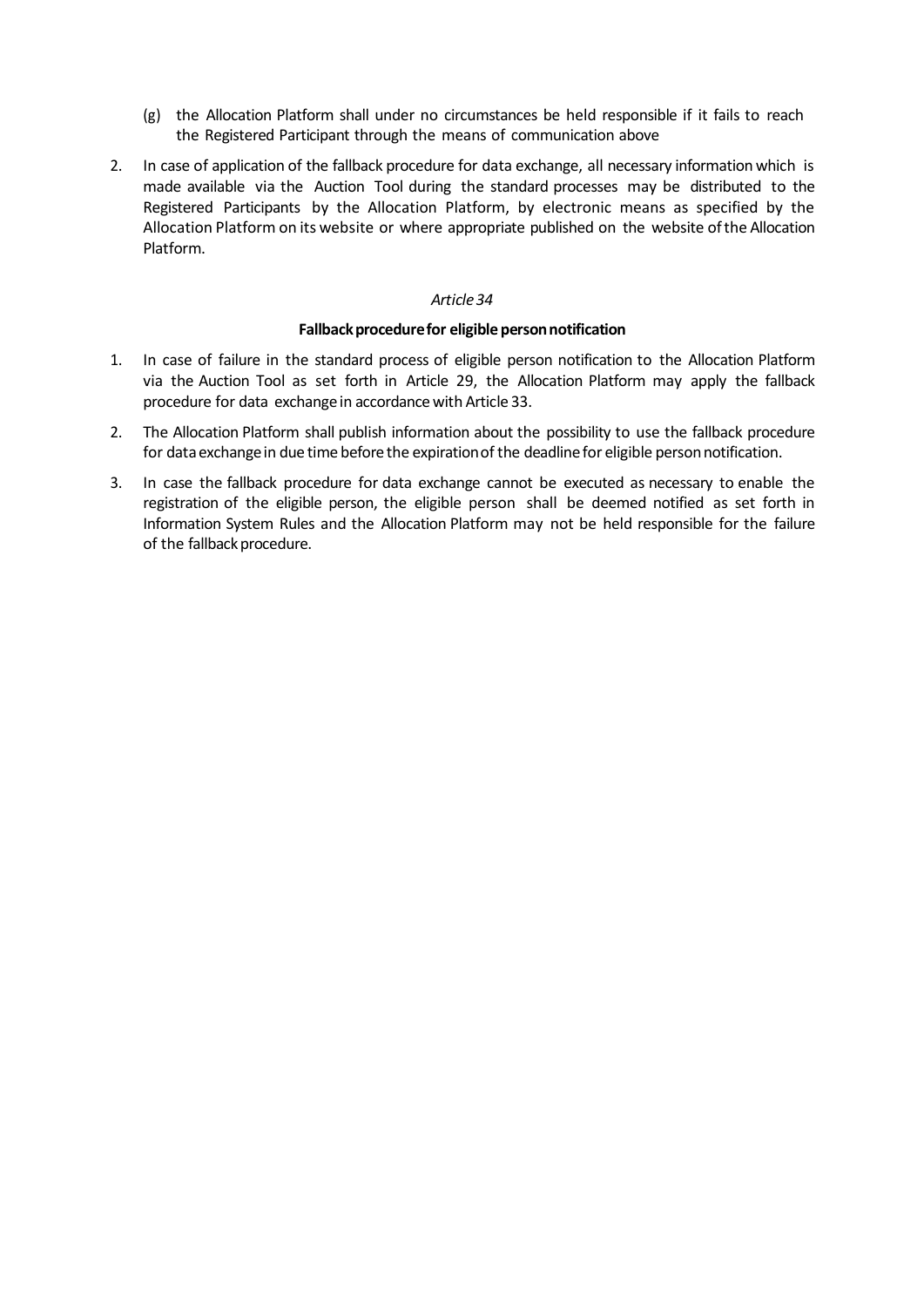

# **Curtailment**

## *Article35*

## **Triggering events and consequences of curtailmenton TransmissionRights**

- 1. Transmission Rights allocated in Shadow Auctions shall not be curtailed except in the case of Force Majeure or emergency situation.
- 2. Each Registered Participant affected by curtailment shall lose its right to nominate for physical use the concerned Physical Transmission Rights.
- 3. In case of curtailment, the affected Registered Participant is entitled to receive reimbursement accordingto Articles38to 39.

## *Article36*

## **Process and notificationof curtailment**

- 1. In all cases curtailment shall be carried out by the Allocation Platform based on a request by one or more TSO(s) atthe Bidding Zone borderwhere Transmission Rightshave been allocated.
- 2. Allocation Platform shall notify the affected holders of Transmission Rights as soon as possible of a curtailment of Transmission Rights, including the triggering event via email, the Auction Tool and on the webpage of the Allocation Platform. The notification shall identify the affected Transmission Rights, the affected volume in MW per hour for each concerned period, the triggering event for curtailment as described in Article 35 and the amount of Transmission Rights that remain after the curtailment.
- 3. The Allocation Platform shall publish the triggering events for curtailment in accordance with Article 35 including their estimated duration on its website as soon as possible.
- 4. The curtailment of Transmission Rights during a specific time period shall be applied to all Transmission Rights of the concerned periods on a pro rata basis, depending on when the curtailment takes place, which means in proportion to the held Transmission Rights, regardless of the time of allocation.
- 5. For each affected Registered Participant, remaining aggregate Transmission Rights which have not been curtailed shall be rounded down to the nearest MW.

## *Article37*

## **Day Ahead Firmness deadline**

The Allocation Platform shall publish on its website and take into account for the calculation of compensation for curtailed Transmission Rights the Day Ahead Firmness Deadline as specified in the proposal pursuant to Article 69 of the Commission Regulation (EU) 2015/1222 approved

by all concerned NRAs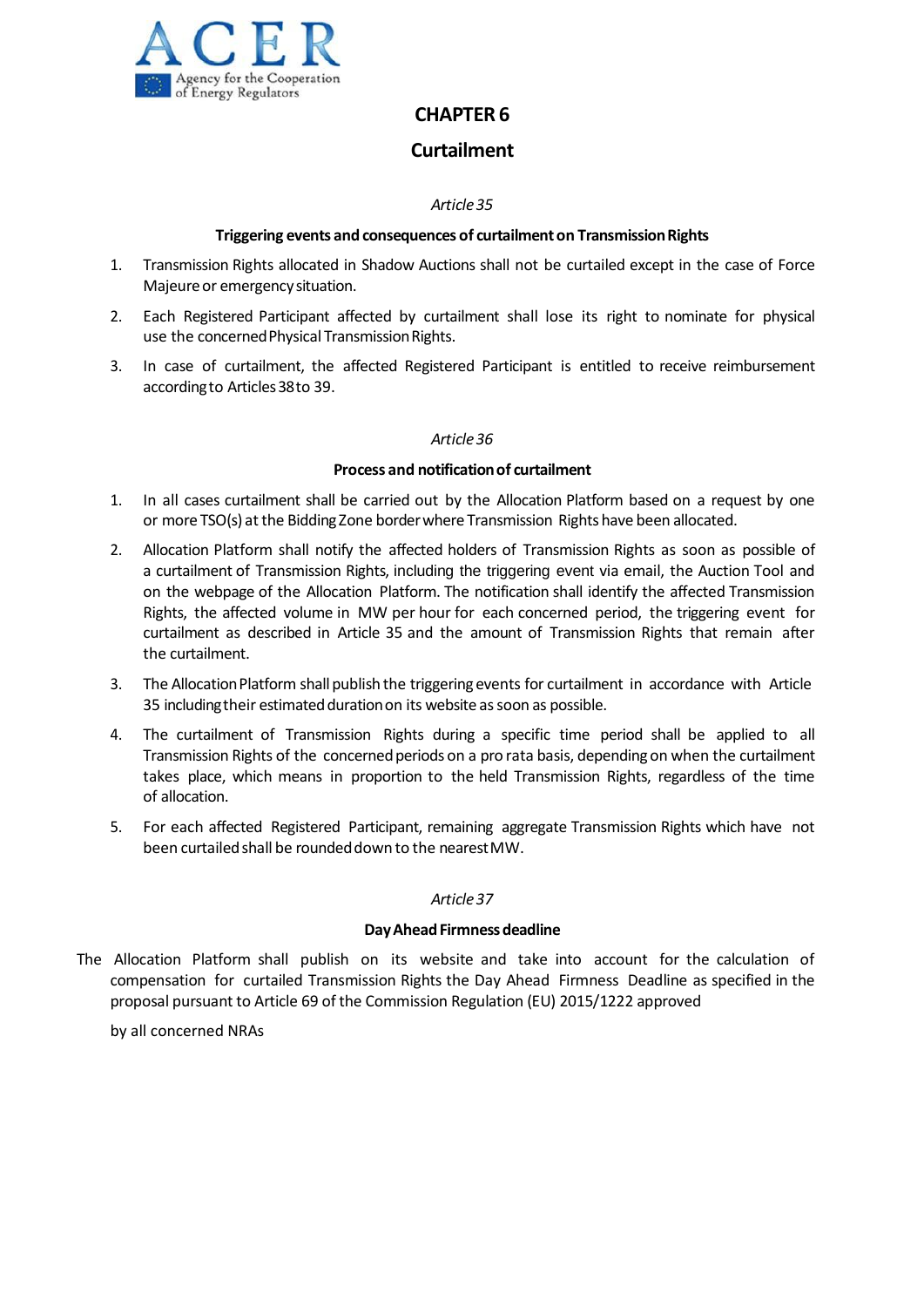

## **Reimbursementfor curtailments due to ForceMajeurebefore the DayAhead FirmnessDeadline**

- 1. In the case of Force Majeure before the Day Ahead Firmness Deadline, holders of curtailed Transmission Rights shall be entitled to receive a reimbursement equal to the price of the Transmission Rights set during Transmission Rights Allocation Process, which for each affected hour and Registered Participant shall be calculated as the multiplication of:
	- (a) the Marginal Price of the initial Auction; and
	- (b) the volume in MW per hour corresponding to the difference between the Transmission Rights held by the Registered Participant before and after the curtailment.

## *Article39*

## **Reimbursementor compensationfor curtailmentsdue to ForceMajeure and emergency situation after theDay Ahead FirmnessDeadline**

In the event of Force Majeure or an emergency situations after the Day Ahead Firmness Deadline, holders of Transmission Rights shall be entitled to receive a reimbursement in accordance with Article 72 of Commission Regulation (EU) 2015/1222<sup>2</sup>.

<sup>&</sup>lt;sup>2</sup> With reference to reimbursement at market spread, for Italy the relevant day-ahead spot market price is the daily price related to the Italian internal bidding zone adjacent to the neighboring market involved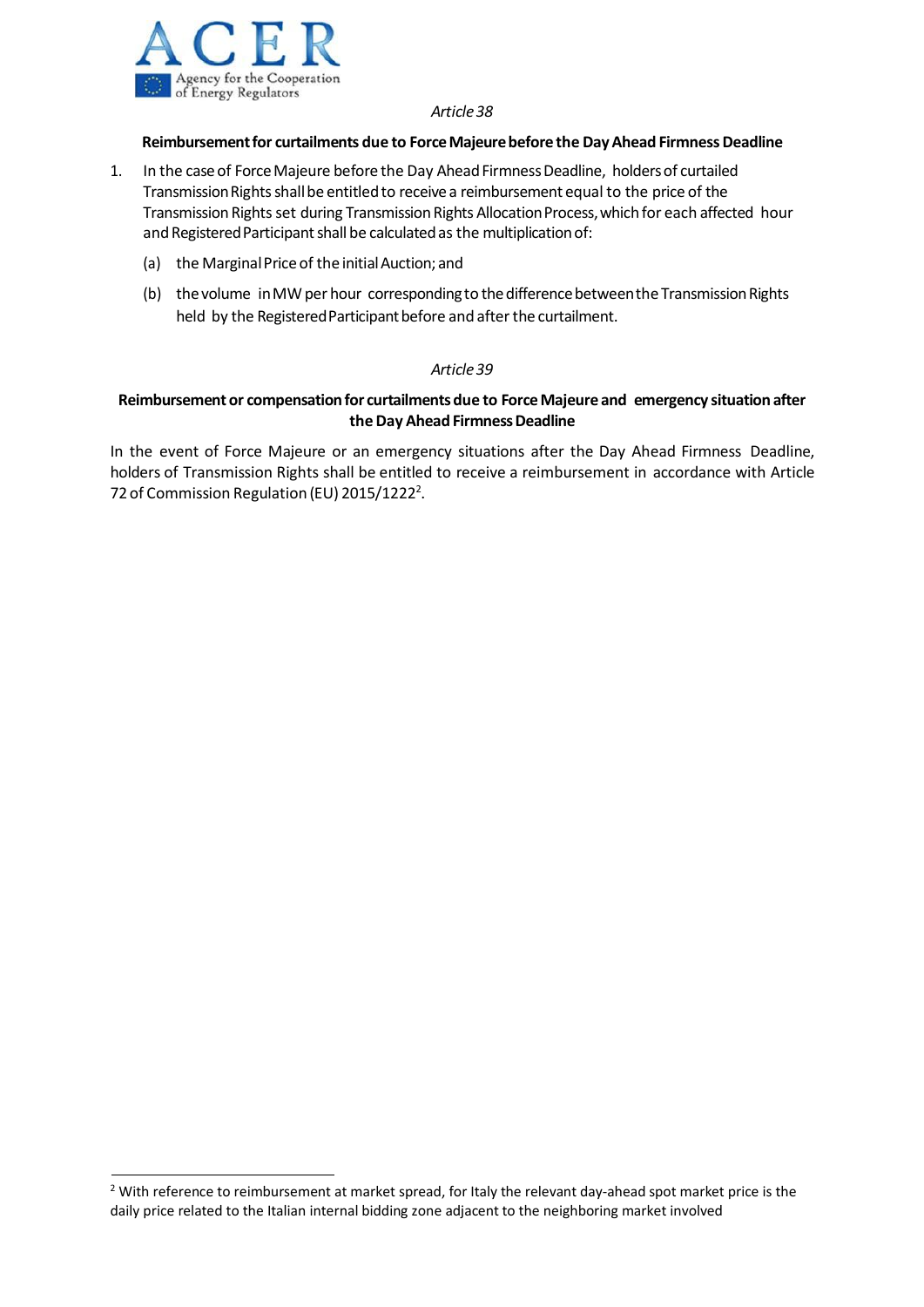

# **Invoicingand Payment**

## *Article40*

## **General principles**

- 1. A Registered Participant shall pay the amounts due as calculated in accordance with Article 41for all Transmission Rights allocated to him. This obligation shall be fulfilled irrespective of any curtailment of all or some of these Transmission Rights in accordance with these Shadow Allocation Rules.
- 2. The Registered Participant may upon payment use the Cross Zonal Capacity connected with the allocated Transmission Rights as described in these Shadow Allocation Rules only. Any right for physical use of the transmission system in case of a Physical Transmission Rights may be subject to separate agreements between the Registered Participant and the concerned TSOs.
- 3. All financial information, prices and amounts due shall be expressed and paid in Euros ( $\varepsilon$ ) except if deviations are required by applicable law or regulations.
- 4. The payment shall be settled on the date upon which the given amount is credited to the account of the beneficiary. Any interest for late payment shall be considered as settled on the date when the payment was credited from the account of the payer.
- 5. The Allocation Platform shall consider taxes and levies at the rate and to the extent applicable when assessing payment obligations and issuing invoices under these Shadow Allocation Rules subject to article42.
- 6. The Registered Participant shall provide the Allocation Platform with relevant information for justifying whether or not respective taxes and levies are applicable when signing the Participation Agreement as well as any changes in this respect without undue delay.

## *Article41*

## **Calculationof due amounts**

- 1. Registered Participants shall pay for each of the Transmission Rights allocated to them and for each individual hour an amount equal to:
	- (a) the Marginal Price (per MW per hour); multiplied by
	- (b) the sum of Transmission Rights in MW allocated in individual hours of the Product Period in accordance with Article 24.
- 2. The Transmission Rights will be invoiced on a monthly basis. The Allocation Platform shall calculate the due amount to be paid retroactively for the preceding month. The amount due plus any applicable taxes, duties or other charges, shall be rounded to two decimal places.

## *Article42*

## **TaxGross‐up**

- 1. Each Registered Participant must make all payments to be made by it under the Shadow Allocation Rules without any tax deduction, unless a tax deduction is required by law.
- 2. If a tax deduction is required by law to be made by a Registered Participant, the amount of the payment due from the Registered Participant to the Allocation Platform will be increased to an amount which (aftermaking the tax deduction) leaves an amount equal to the payment which would have been due if no tax deductionhad been required.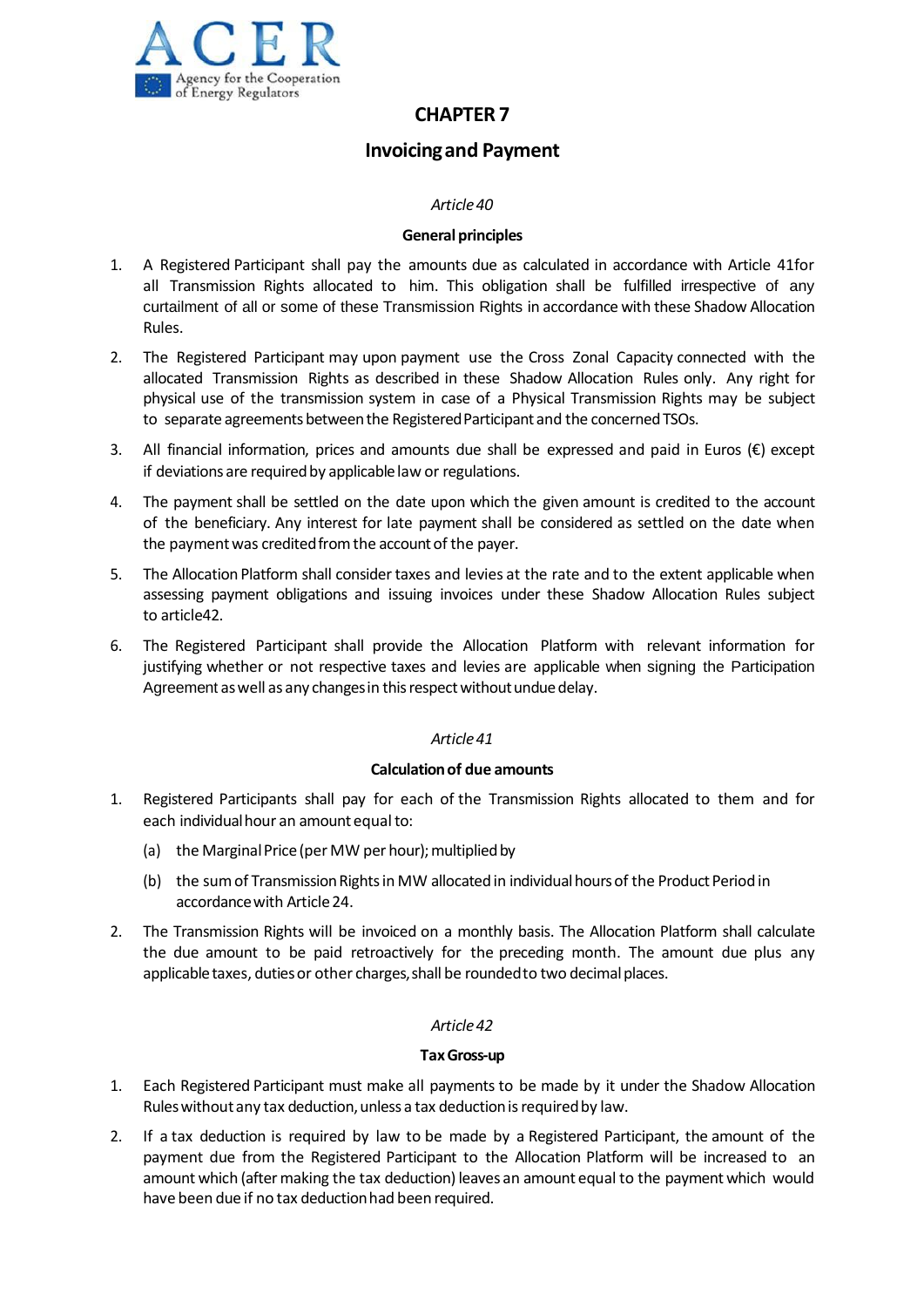

3. Paragraph 2 of this Article does not apply with respectto any tax assessed on the Allocation Platform on any payment received in connection with the Shadow Allocation Rules under the laws of the jurisdiction in which the Allocation Platform is incorporated or, if different, the jurisdiction (or jurisdictions) in which the Allocation Platform is treated as resident for tax purposes or has or is deemed for tax purposes to have a permanent establishment or a fixed place of business to which any payment under the Shadow Allocation Rules is attributable. Paragraph 2 of this Article does not apply to value added tax as provided for in the VAT directive 2006/112/EC as amended from time to time and any other tax of a similar nature.

### *Article43*

### **Invoicingand paymentconditions**

- 1. The payment will be settled at the next fixed invoice date.
- 2. The Allocation Platform shall issue invoices for payments for all Transmission Rights on a monthly basis and no later than the tenth (10th) Working Day of each month.
- 3. The invoicesshall be issuedforthe amount due set forthin Article 41
- 4. The Allocation Platform shall send the invoice only by e-mail to the Registered Participant at the e‐ mail address of the financial contact person submitted in accordance with Article 8(h) or it should make it available to the Registered Participant via the Auction Tool. The date of issuance of the invoice shall be the date on which the email is sent or the date when the invoice is made available via the Auction Tool if this is done during Working Hours or the next Working Day if sent after Working Hours.
- 5. In the cases of curtailment of Transmission Rights, the invoices shall take into account any payments to be credited to the Registered Participant. The payments to be credited to the Registered Participantsshall:
	- (a) be settled through self‐billing mechanism which shall allow the Allocation Platform to issue invoices in the name and on behalf of the Registered Participant; and
	- (b) be notified through the same invoice as the one used for the payments of the Registered Participantasset forth in paragraph4 of this Article.
- 6. The payments due shall be netted by the Allocation Platform taking into account the amount as set forth in paragraph 2 and 5 of this Article.
- 7. If the balance of the payments asset forth in paragraph 3 and 5 of this Article resultsin a net payment from the Registered Participant to the Allocation Platform, the Registered Participant shall settle this balance within five (5) Working Days after the date of issuance of the invoice.
- 8. Payments by the Registered Participant as set forth in paragraph 7 of this Article shall be collected as follows:
	- (a) based on the standard procedure, the Allocation Platform shall collect the payment automatically from the dedicated Business Account of the Registered Participant on the respective due date of the invoice; or
	- (b) alternatively, the Registered Participant shall ensure payment through a non‐automated transaction to the account of the Allocation Platform specified on the invoice by indicating the invoice reference.
- 9. The alternative procedure may be used upon request of the Registered Participant and with the consent of the Allocation Platform. The Registered Participant shall notify the Allocation Platform by email the request to use the alternative procedure at least two (2) Working Days before the date of issuing of the next invoice as set forth in paragraph 2 of this Article. Once the alternative procedure is agreed, it shall be deemed to be valid until otherwise agreed between the Registered Participant and the Allocation Platform.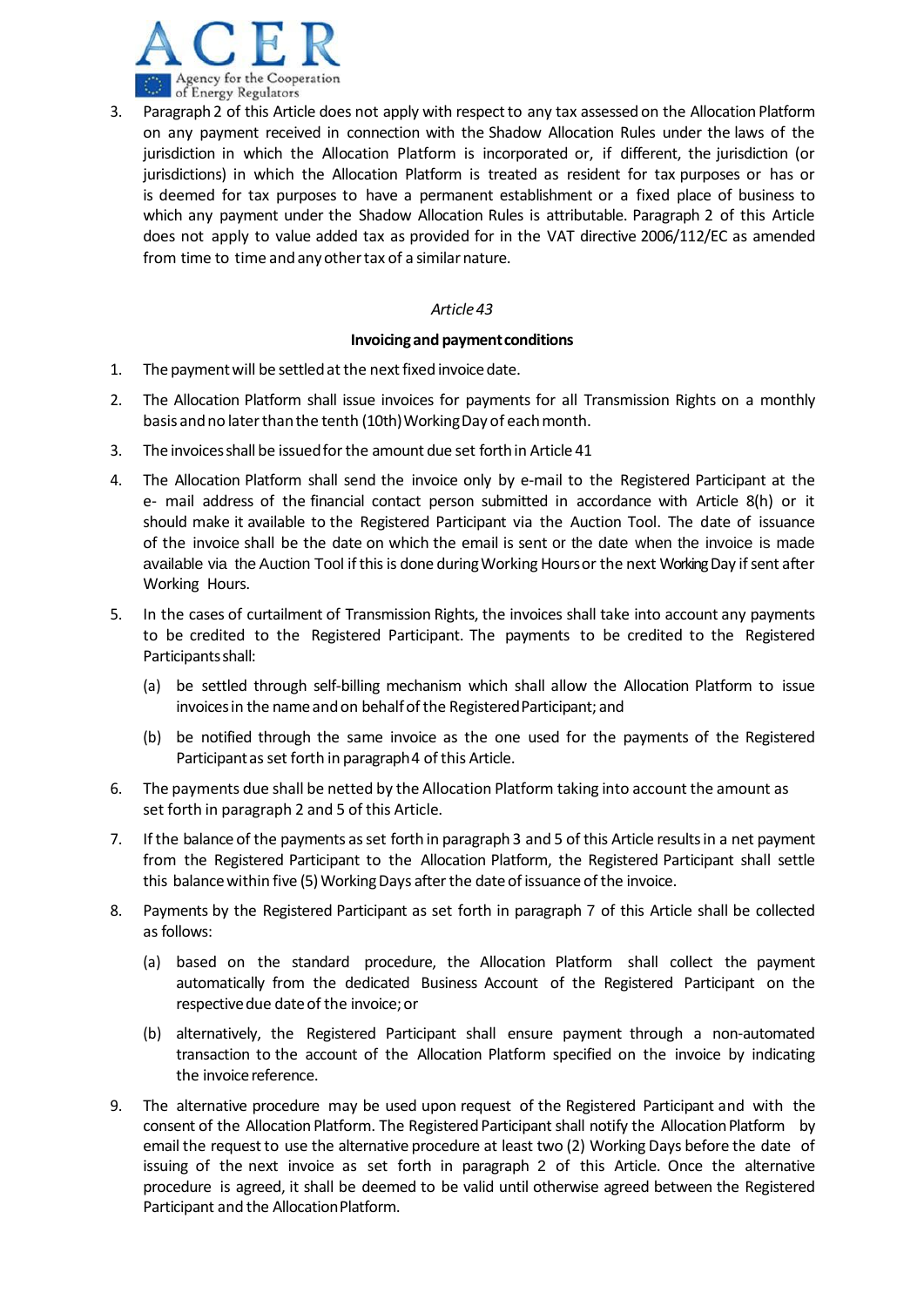

- 10. If the balance of the payments as set forth in paragraph 2 and 5 of this Article results in a net payment from the Allocation Platform to the Registered Participant, the Allocation Platform shall pay this balance within seven (7) Working Days after the date of issuance of the invoice to the bank account as announced during the accession process in accordance with Article 8 paragraph 1(g) by the Registered Participant who is entitled to the payments at the due date.
- 11. In case of an erroneous invoice resulting in an additional payment of the Allocation Platform or the Registered Participant the Allocation Platform shall correct the invoice and any due amount shall be settled as soon as they have been notified to Registered Participant.
- 12. Bank fees of the payer's bank shall be covered by the payer. Bank fees of the receiving bank shall be covered by the beneficiary. Bank fees of any intermediary bank, shall be covered by the Registered Participant.
- 13. The Registered Participant shall not be entitled to offset any amount, or withhold any debts arising in connection with obligations resulting from a Shadow Auction, against any claims towards the Allocation Platform, whether or not arising out of a Shadow Auction. Nevertheless, the right to offset and the right to withhold are not excluded in case the Registered Participant's claim against Allocation Platform is established by a legally binding judgement or is uncontested.

## **Payment disputes**

- 1. A Registered Participant may dispute the amount of an invoice including any amounts to be credited to the Registered Participant. In this case, the Registered Participant shall notify the nature of the dispute and the amount in dispute to the Allocation Platform as soon as practicable and in any event within fifteen (15) Working Days after the date of issuance of the invoice or credit note by registered mail and email. Beyond this period, the invoice shall be deemed to have been accepted by the Registered Participant.
- 2. If the Registered Participant and the Allocation Platform are unable to resolve the difference within ten (10) Working days after the notification, the procedure for the dispute resolution in accordance with Article 48shall apply.
- 3. A dispute shall in no way relieve the Party from the obligation to pay the amounts due as set forth in Article43.
- 4. If it is agreed or determined based upon the dispute resolution procedure as set forth in Article 48 that an amount paid or received by the Registered Participant was not properly payable, the following process shall apply:
	- (a) the Allocation Platform shall refund any amount including interest to be calculated according to Article 41 the Registered Participant in case that the amount paid by the Registered Participant as set forth in Article 43 was higher or the amount paid by the Allocation Platform was lower than the due amount. The Allocation Platform shall make the payment to the bank account indicated by the Registered Participant for this reimbursement in accordance with Article 8.
	- (b) the Registered Participant shall pay any amount including interest to be calculated according to Article 41 to the Allocation Platform in case that the amount paid by the Registered Party as set forth in Article 43 was lower than the due amount. The Registered Participant shall make the payment in accordance with the procedure set forth in Article43.
- 5. The interest paid in case of a payment in accordance with paragraph 4 of this Article shall be applied from the first (1st) day following the date on which the payment was due up to the date on which the disputed amount was refunded and it shall apply also to all taxes and levies required by law.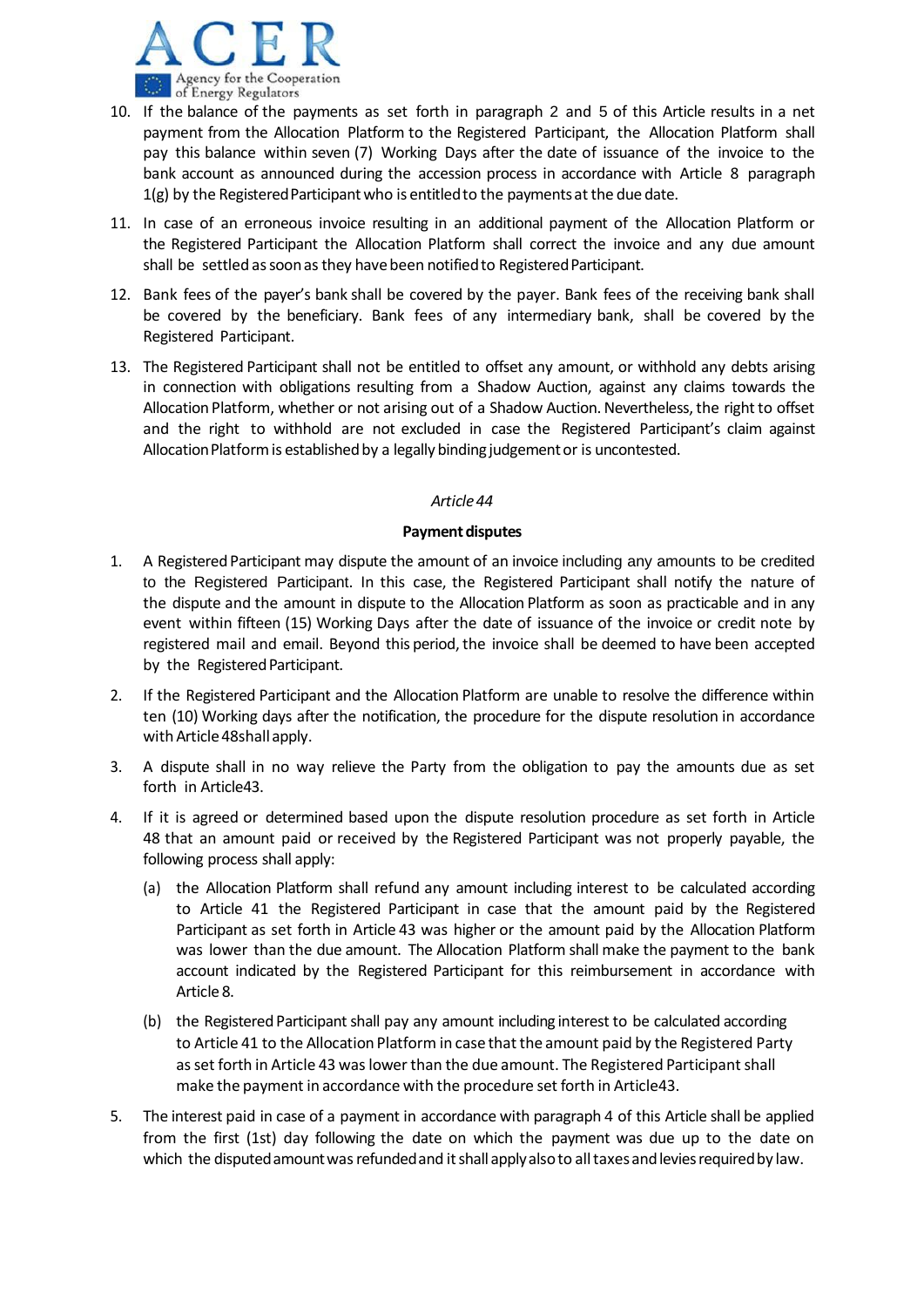

### **Late paymentand paymentincident**

- 1. In case the Registered Participant has not fully paid an invoice by the due date specified on the invoice, the Allocation Platform shall notify the Registered Participant that a payment incident will be registered if the amount including applicable interest due is not received within three (3) Working Days upon sending of the notification. In case of no payment within the deadline, the Allocation Platform shall notify the Registered Participant that the payment incidentwas registered.
- 2. The Allocation Platform may suspend or terminate the Participation Agreement in case of registered payment incident in accordance with Articles 49 and 50.
- 3. In case of late payment or refund, the Parties shall pay interest on the amount due from the date of the payment until the date on which the payment is done. The interest shall be equal to the highest amountof:
	- a. a flat rate of 100 €; or
	- b. in accordance with Article 5 of Directive 2011/7/EU, eight (8) percentage points per annum above the reference interest rate as officially published by the national authorities of the country in which the Allocation Platform is located and round up to the nearest half percentage point.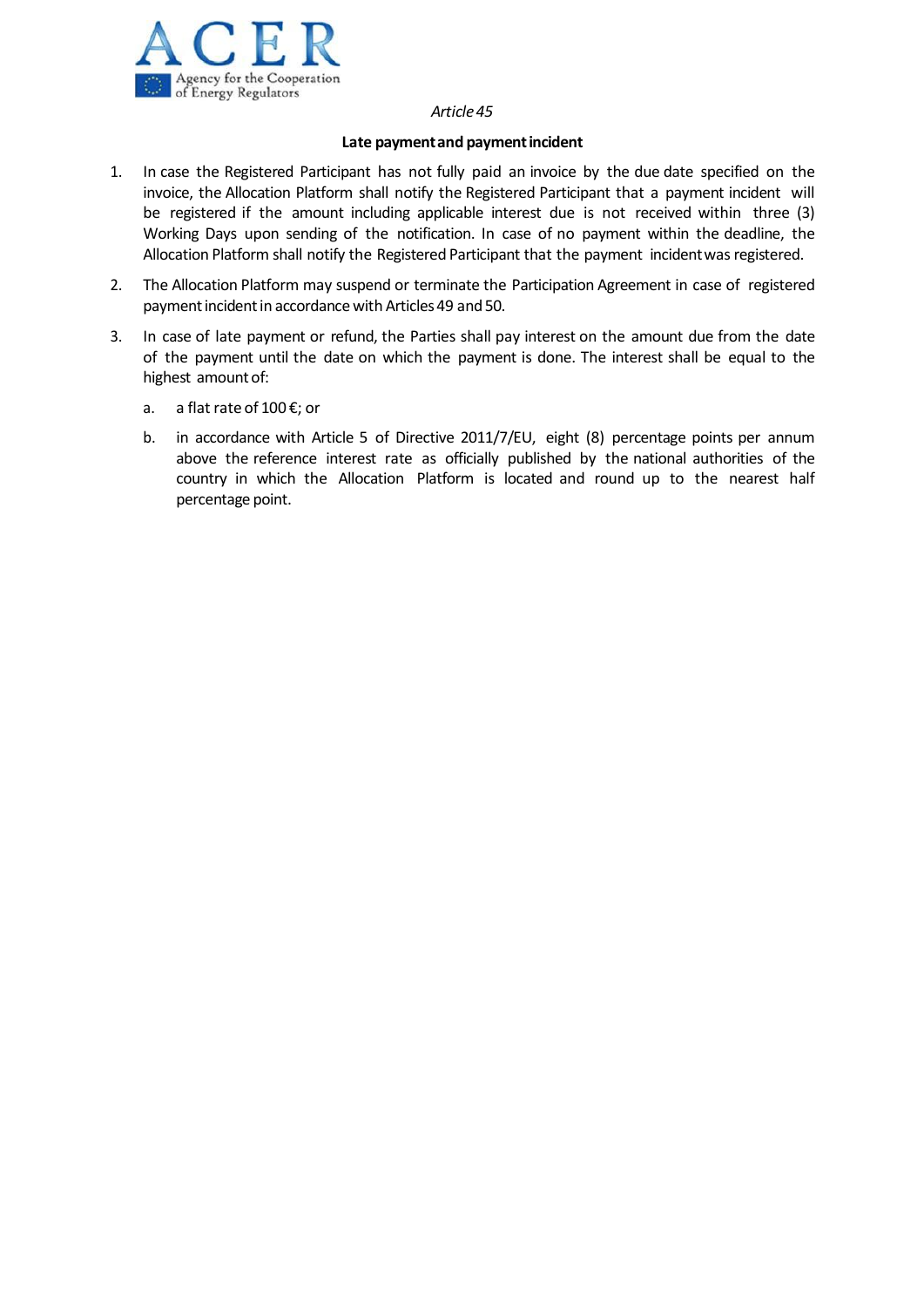

## **Miscellaneous**

## *Article46*

## **Durationand amendmentof ShadowAllocationRules**

- 1. The Shadow Allocation Rules are of indefinite duration and are subject to amendment in accordance with Article 9, paragraph 13 of Regulation (EU) 2015/1222 or the applicable national regulatory regime. The Allocation Platform shall publish the amended Shadow Allocation Rules and send an amendment notice to Registered Participants.
- 2. The amendment shall apply at the date and time specified in the amendment notice but not earlier than thirty (30) calendar days after the amendment notice is sent to Registered Participants by the Allocation Platform.
- 3. Unless expressly stated otherwise by the Allocation Platform the amended Shadow Allocation Rules shall govern all rights and obligations in connection with these Shadow Allocation Rules including those acquired before the date of amendment but with the delivery date after the amendment takes effect.
- 4. Any amendment of these Shadow Allocation Rules shall apply automatically to the Participation Agreement in force between the Allocation Platform and the Registered Participant, without the need for the Registered Participant to sign a new Participation Agreement but without prejudice to the Registered Participant's right to request the termination of its Participation Agreement in accordance with Article 50. By participating in the Shadow Auction after the Registered Participant was informed about the changes and/or adaptations of the Shadow Allocation Rules and after these changes and/or adaptations of the Shadow Allocation Rules entered into force, it is deemed that the Registered Participant has accepted the changed, i.e. the valid and effective version of the Shadow Allocation Rules.
- 5. The Shadow Allocation Rules thereto shall be periodically reviewed by the Allocation Platform and the relevant TSOs at least every two years involving the Registered Participants. This biennial review is without prejudice of the competence of National Regulatory Authorities to request at any time amendments of the Shadow Allocation Rules thereto in accordance with the existing legislation.
- 6. These Shadow Allocation Rules are subject to the legislation prevailing at the time at which they take effect. In the event that there is a change in legislation or any action by competent authorities at national or European Union level which have an effect on these Shadow Allocation Rules then, notwithstanding any other provision of these Allocation Rules, the Allocation Rules shall be amended accordingly and pursuant to Article 9, paragraph 13 of Regulation (EU) 2015/1222 or the applicable national regulatory regime.

## *Article47*

## **Liability**

- 1. The Allocation Platform and the Registered Participants are solely responsible for the fulfilment of any obligation they undertake or are subject to and which arises from or is in connection with the Shadow Allocation Rules and the Participation Agreement.
- 2. Subject to any other provisions of these Shadow Allocation Rules the Allocation Platform shall only be liable for damages caused by:
	- (a) fraud, gross negligence or willfulmisconduct.
	- (b) death or personal injury arising from its negligence or that of its employees, agents or subcontractors.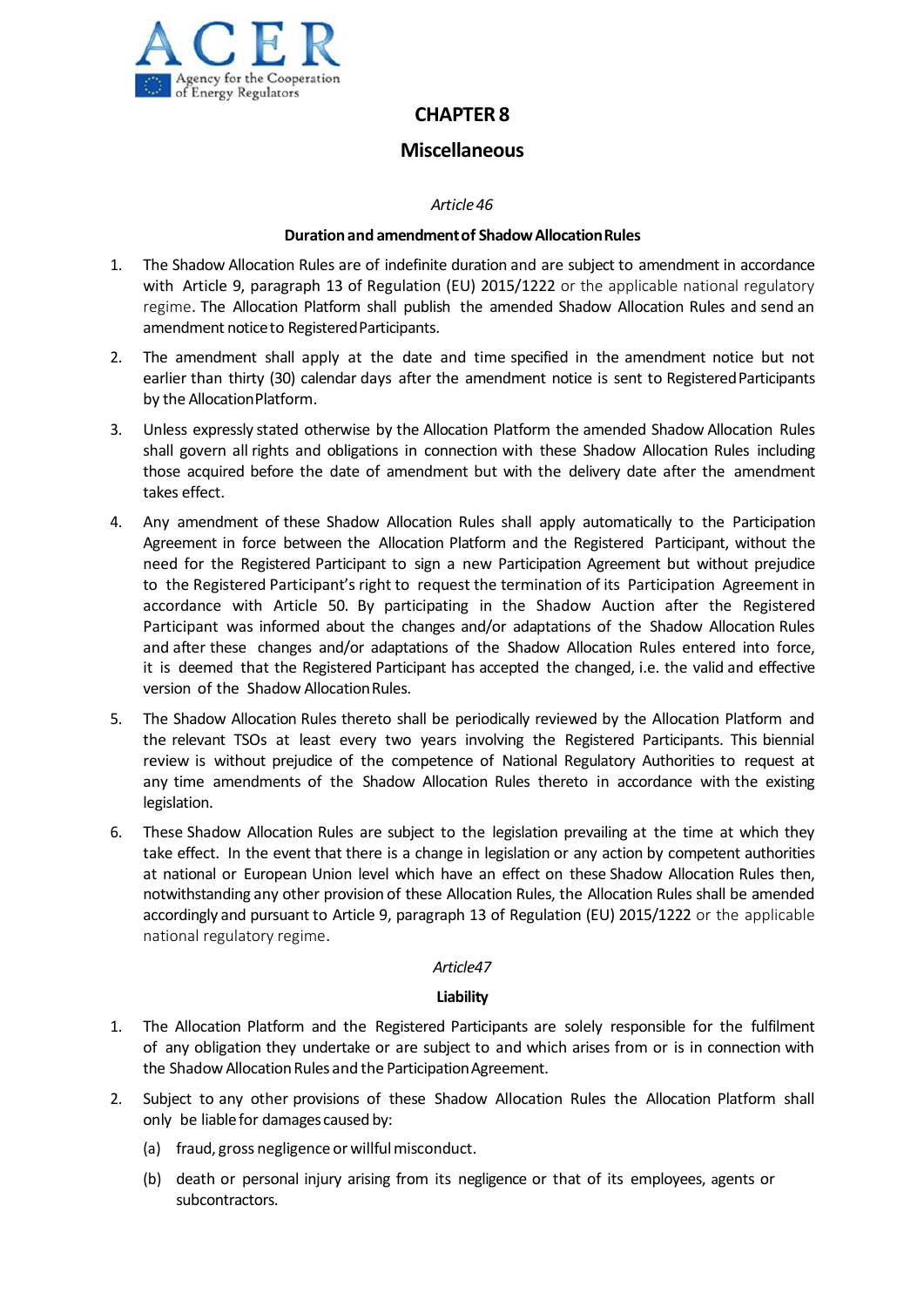

- 3. A Registered Participant shall indemnify and keep indemnified the Allocation Platform and its officers, employees and agents from and against any and all loss or liability (including legal costs) related to a damage that it has caused, which any of them may suffer or incur by reason of any claim by any third party on account of any and all loss (whether direct or indirect) suffered by the claimant or any of the claimant's officers, agents, subcontractors or employees in connection with these Shadow Allocation Rules.
- 4. The Allocation Platform and each Registered Participant acknowledges and agrees that it holds the benefit of paragraph 3 of this Article for itself and as trustee and agent for its officers, employees and agents.
- 5. The Registered Participant shall be solely responsible for its participation in Shadow Auctions including but not limited to the following cases:
	- (a) the timely arrivalof Bids by the RegisteredParticipant;
	- (b) technical failure of the information system on the side of the Registered Participant preventing the communication via the channels foreseen in accordance with these Shadow Allocation Rules.
- 6. In case of curtailment compensation due to Force Majeure or emergency situation in accordance with Article 38 and Article 39 Registered Participants shall not be entitled to other compensation than the compensation described in these Shadow Allocation Rules.
- 7. The Registered Participant shall be liable with respect to any sanctions, penalties, or charges that may be imposed by financial authorities on the Allocation Platform for incorrect tax treatment due to wrong or incomplete information provided by the Registered Participant.
- 8. This Article survives the termination of the Registered Participant's Participation Agreement.

### **Dispute resolution**

- 1. Without prejudice to paragraphs 6 and 8 of this Article, where there is a dispute the Allocation Platform and the Registered Participant shall first seek amicable settlement through mutual consultation pursuant to paragraph 2. For this purpose, the Party raising the dispute shall send a notificationto the other party indicating:
	- (a) the existence of a Participation Agreement between the Parties;
	- (b) the reasonforthe dispute; and
	- $(c)$  a proposal for a future meeting, physical or not, with a view to settle the dispute amicably.
- 2. The Parties shall meet within twenty (20) Working Days after the matter has been referred to them and seek to resolve the dispute. If no agreement is reached or no response received within a period of thirty (30) Working Days from the date of the aforementioned notification, either Party may refer the matter to the senior management of the Parties to resolve the dispute pursuant to paragraph3.
- 3. The senior representative of each of the Allocation Platform and the Registered Participant with authority to resolve the dispute shall meet within twenty (20) Working Days of a request to meet and seek to resolve the dispute. If the representatives are unable to resolve the dispute within twenty (20) Working Days of the meeting or such longer time as may be agreed then the dispute shall be determined by arbitration in accordance with paragraph 4.
- 4. Where a dispute is to be referred to arbitration under paragraph 3, either the Allocation Platform or the Registered Participant may give notice to the other stating the nature of the dispute and referring the dispute to arbitration. Arbitration shall be conducted in accordance with the Rules of Arbitration of the Chamber of Commerce (ICC). The arbitration shall be conducted before one (1)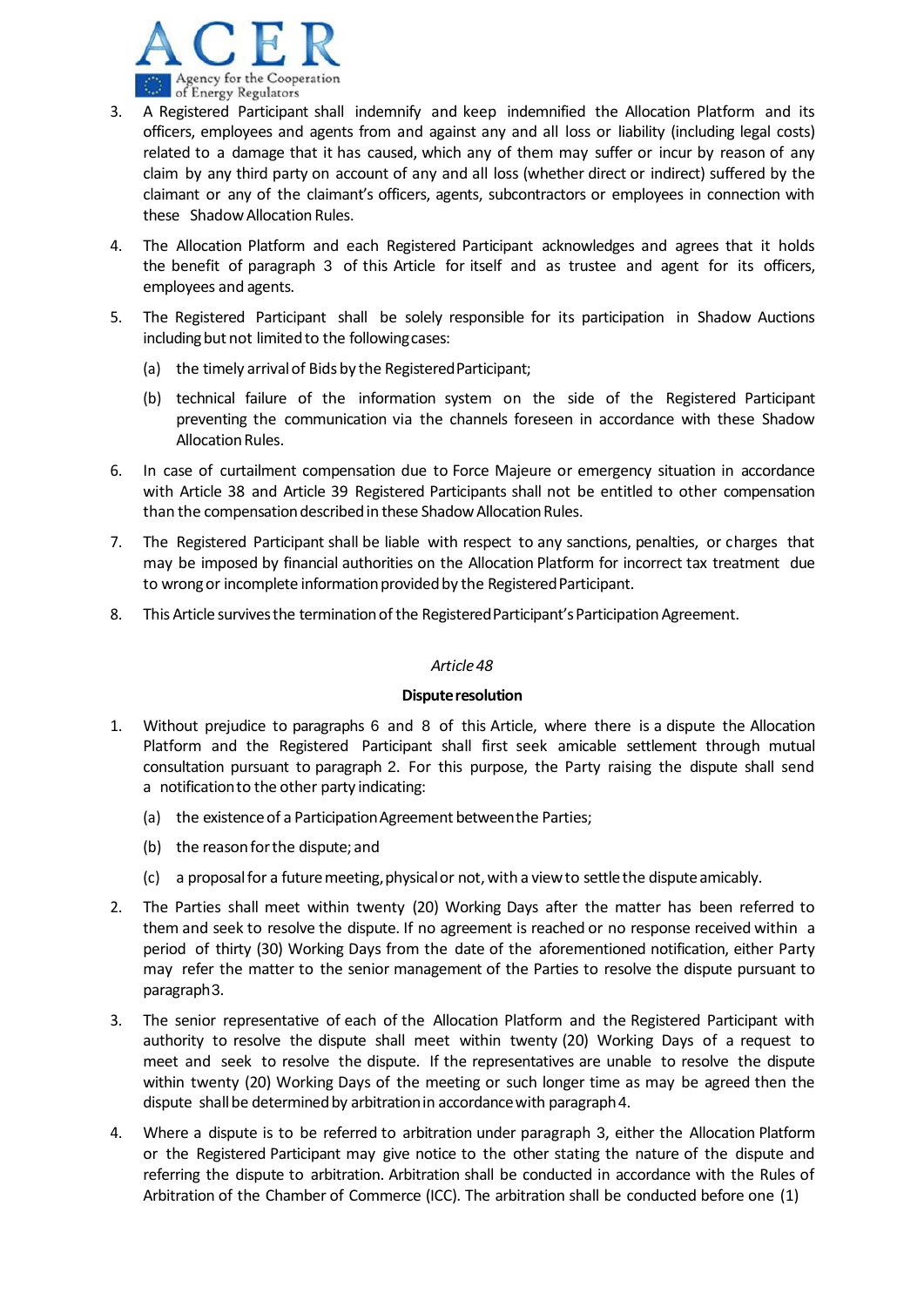

arbitrator to be nominated upon agreement of the Parties unless a Party requests the appointment of three (3) arbitrators. In case of one (1) arbitrator, the Parties shall agree on the nomination of the arbitrator within two (2) months after the notice was given by the Party referring the dispute to arbitration. If no agreement can be found, the arbitrator shall be appointed by the ICC Court. In case of three (3) arbitrators, the claimant shall nominate one (1) arbitrator and the respondent shall nominate one (1) arbitrator. The arbitrators nominated by each Party shall then nominate the chairman of the arbitral tribunal within three (3) Working Days from the confirmation of the appointment of the second arbitrator by the respondent. If the arbitrators nominated by each party cannot agree on the appointment of the chairman, the chairman shall be appointed by the ICC Court. The arbitration shall take place in the location of the Allocation Platform unless otherwise defined in the Participation Agreement and in accordance with the governing law of these Shadow Allocation Rules while the language of the arbitration proceedings shall be English. The emergency arbitrator provisions according to the Rules of Arbitration of the Chamber of Commerce shall not apply but the interim or injunctive relief measures under the governinglaw shall apply.

- 5. Arbitration awards shall be final and binding on the Allocation Platform and the relevant Registered Participant as from the date that they are made. The Allocation Platform and the Registered Participant shall carry out any award of an arbitrator relating to any dispute without delay and each waive their right to any form of appeal or recourse to a court of law or other judicial authority, in so far as such waiver may validly be made.
- 6. Notwithstanding paragraphs 3 and 4 of this Article, the Parties may jointly agree to apply court proceedings instead of arbitration to settle a dispute arisen in connection with these Shadow Allocation Rules.
- 7. In cases of late payment and notwithstanding Article 45 and paragraphs1 to 4 of this Article, a Party may bring court proceedings against the other Party for any amount due under or in connection with these Shadow Allocation Rules and unpaid for more than twenty (20) Working Days after the date the amountswere due.
- 8. The Parties agree that proceedings referred to in paragraph 6 or paragraph 7 may be brought in any competent court to hear such claim. The Registered Participant irrevocably waives any objection which it may have now or hereafter regarding the venue of such proceedings in any competent court and any claim that any such proceedings have been brought in an inconvenient forum.
- 9. Notwithstanding any reference to amicable settlement, expert resolution or arbitration under this Article, the Allocation Platform and the Registered Participant shall continue to perform their respective obligations under these Shadow Allocation Rules and the Registered Participant's Participation Agreement.
- 10. This Article survives the termination of the Registered Participant's Participation Agreement.

## *Article49*

## **Suspensionof the ParticipationAgreement**

- 1. The Allocation Platform may by notice to the Registered Participant suspend temporarily the Registered Participant's rights in connection with these Shadow Allocation Rules with immediate effect if the Registered Participant commits a major breach of an obligation in connection with these Allocation Rules which may have a significant impact to the Allocation Platform as follows:
	- (a) if a Registered Participant fails to pay any amount properly due and owing to the Allocation Platform pursuant to Article 45;
	- (b) any breach which may have a significant financial impact to the Allocation Platform;
	- (c) the Allocation Platform has reasonable grounds that the Registered Participant no longer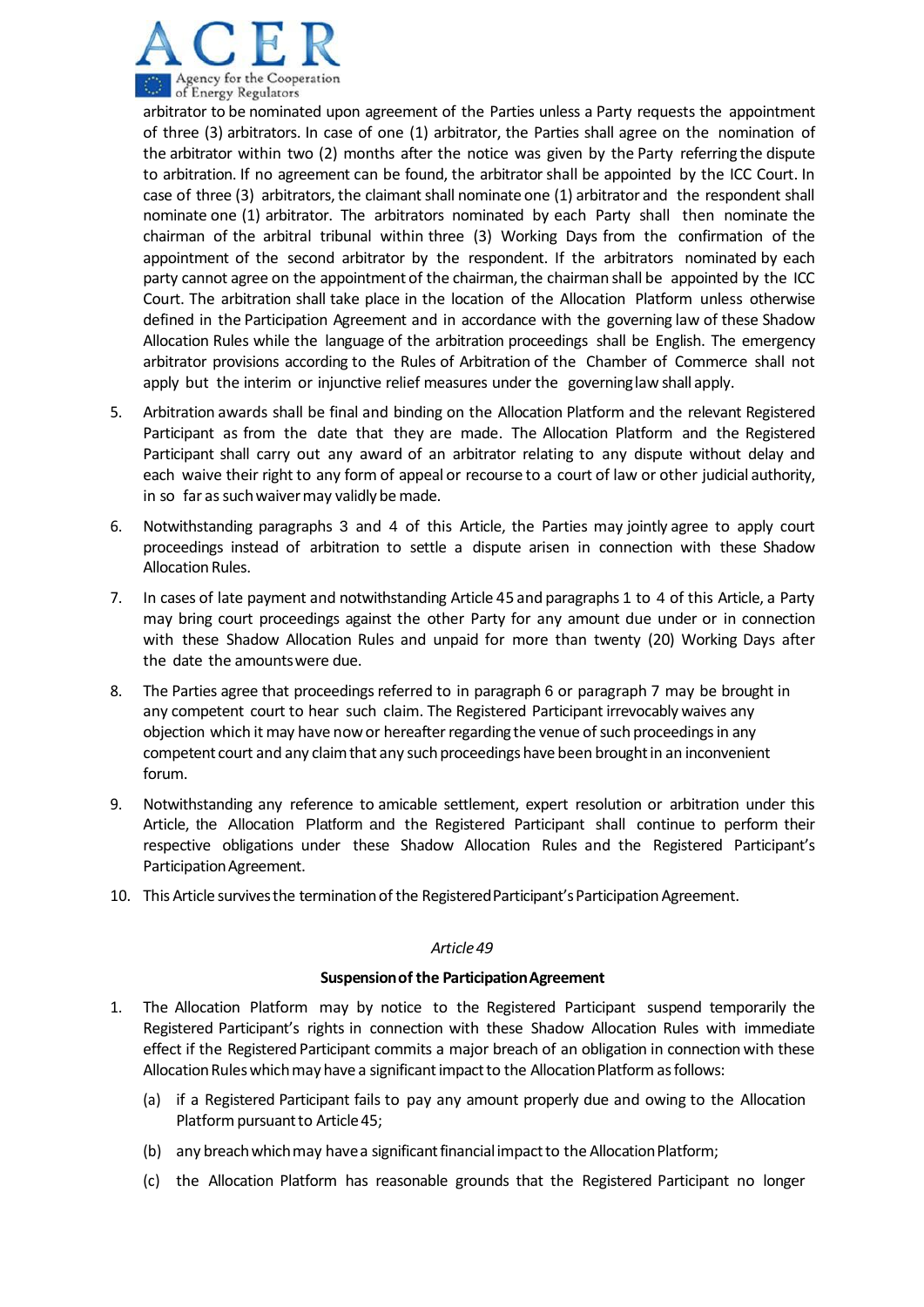

satisfies one or more of any other conditions to participate in Shadow Auctions according to these Shadow Allocation Rules unless termination applies according to Article 50.

- 2. In any case of a minor breach in relation to these Shadow Allocation Rules such as but not limited to the failure of the Registered Participant to notify a change in the submitted information in accordance with Article 8, the Allocation Platform may by notice to the Registered Participant inform the Registered Participant's that its rights in connection with these Shadow Allocation Rules may be suspended unless the Registered Participant remedies the suspension event in the time period specified in the notice. The suspension shall take effect when the period specified for remedy has elapsed without that such remedy has taken place. After the suspension takes effect in accordance with paragraphs 1 and 2 of this Article, the suspended Registered Participant may no longer participate in Shadow Auction and, unless the payment of the Transmission Right is fully settled by the suspended Registered Participant, the suspended Registered Participant shall not be entitled to use Transmission Rights according to CHAPTER 4.
- 3. The Allocation Platform may withdraw a notice under paragraphs 1 or 2 of this Article at any time. Having given a notice under paragraphs 1 or 2 of this Article, the Allocation Platform may give a further or other notice at any time in respect of the same or a different suspension event.
- 4. Once the Registered Participant has fulfilled or remedied the suspension event as notified to it in the notice sent by the Allocation Platform, the Allocation Platform shall reinstate as soon as reasonably practicable the Registered Participant's rights in relation to use of its allocated Transmission Rights and its ability to participate in Shadow Auctions by written notice to the Registered Participant. As from the date of effect of the reinstatement, the Transmission Rights allocated prior to the suspension and which remain unusedmay be nominated and the Registered Participant may participate in Shadow Auctions.
- 5. If the Allocation Platform gives a notice to a Registered Participant under paragraph 1 or 2 of this Article, such notice of suspension does not relieve the Registered Participant from its payment obligations under CHAPTER 7, including its payment obligations in relation to the Transmission Rights for which the Registered Participant loses the right of use pursuant to paragraph 2.

## *Article50*

## **Terminationof theParticipationAgreement**

- 1. A Registered Participant may at any time request the Allocation Platform to terminate the Participation Agreement to which the Registered Participant is a Party. The termination shall take effect after thirty (30) Working Days upon receipt of the termination request by the Allocation Platform and all outstanding payment obligations are settled.
- 2. A Registered Participant may terminate the Participation Agreement to which the Registered Participant is a Party for good cause when the Allocation Platform has committed a major breach of an obligation connected with these Shadow Allocation Rules or the Participation Agreement in the following cases:
	- (a) where the Allocation Platform repeatedly fails to pay any amount properly due and owing to the Registered Participant with a significant financial impact;
	- (b) where there is a significant breach of the confidentiality obligations in accordance with Article 53

The Registered Participant shall send a notice to the Allocation Platform stating the reason for termination and giving the Allocation Platform twenty (20) Working Days to remedy the breach. Unless the Allocation Platform remedies the breach within the abovementioned deadline, the termination shall take effect immediately upon expiration of such deadline. A holder of Transmission Rights whose Participation Agreement is terminated under this paragraph is under no obligation to pay remaining instalments for the Transmission Rights' and is entitled to a refund to the extent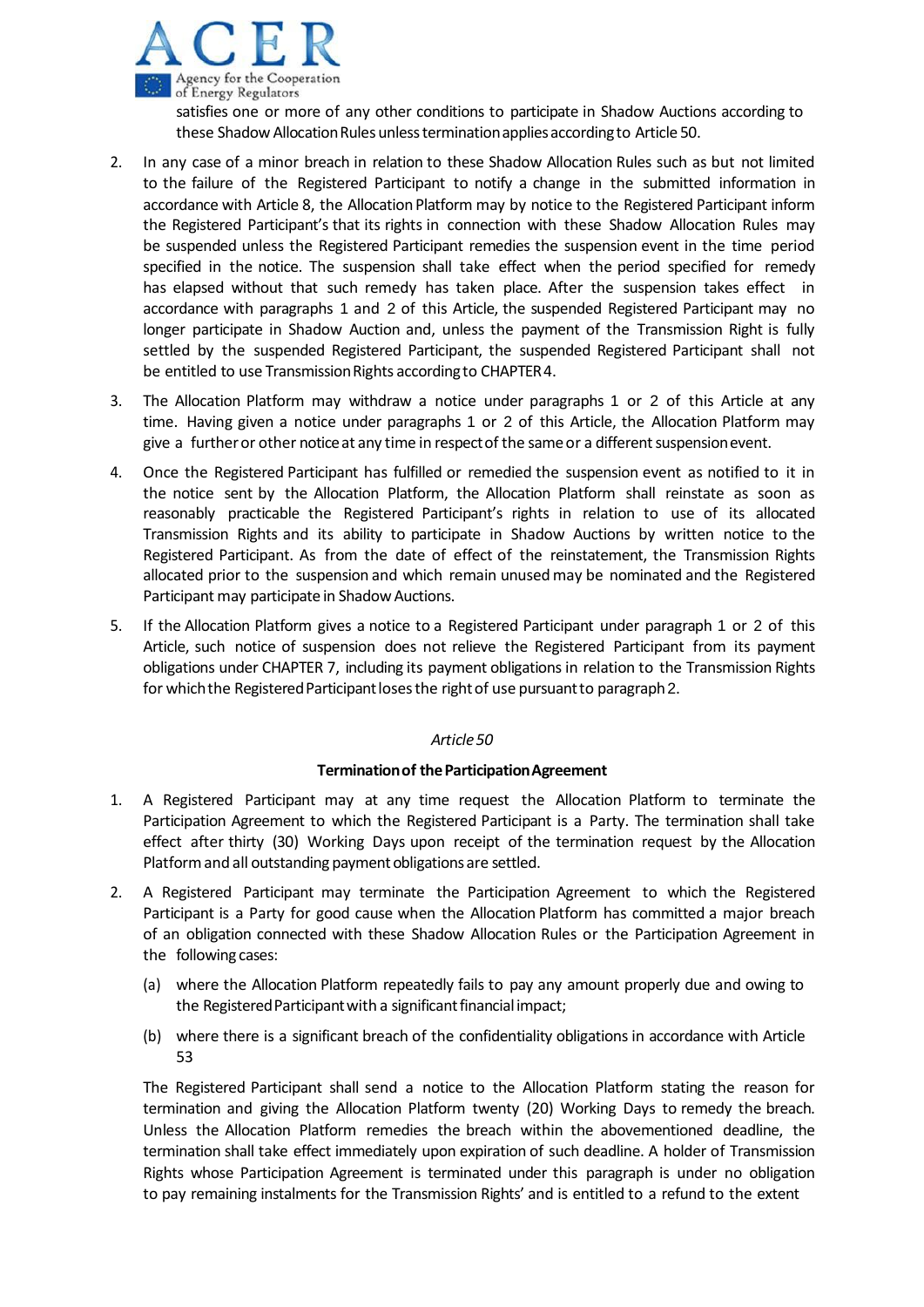

that any instalment includes an amount in respect of use after the date of termination, to be calculated pro-rata from the date termination takes effect.

- 3. If any of the termination events in paragraph 4 occurs in relation to a Registered Participant, the Allocation Platform may by notice to the Registered Participant terminate the Participation Agreement, including the Registered Participant's rights connected with these Shadow Allocation Rules. A termination under this paragraph takes effect from the time of the notice or any later time specified in it. The Registered Participant may not at a later stage enter into the Participation Agreement with the Allocation Platform until the circumstances of termination continue to exist or it is not sufficiently guaranteed that the breach may not occur again.
- 4. The termination events referred to in paragraph 3 shall be the following:
	- (a) if the rights of the Registered Participant are suspended for longer than thirty (30) Working Days;
	- (b) if a Registered Participant does not qualify for the participation in the Shadow Auction as set forth in Article 13;
	- (c) if a Registered Participant repeatedly breaches these Shadow Allocation Rules or a Participation Agreement, whether or not the breach is capable of remedy;
	- (d) if a competent authority (i) determines that the Registered Participant has committed a misuse or fraudulent act and (ii) requests the Allocation Platform to terminate the Participation Agreement to which such Registered Participant is a Party or (iii) agrees that the Allocation Platform has reasonable grounds to believe that the Registered Participant has committeda misuse or fraudulent act in participating in Shadow Auctions; or
	- (e) if the Registered Participant has taken any action which may lead to the damaging or reduction in effectiveness of the Auction Tool (it being understood that such an action is deemed to happen in case of any behavior that can be assimilated to an attack on the information system such as, but not limited to, deny of service, spam, virus, brute forcing, Trojan horse attack).
- 5. After the termination takes effect in accordance with paragraphs 1 to 3 of this Article and from that time, the Registered Participant may no longer participate in a Shadow Auction. CHAPTER 4 shall not apply to such acquired Transmission Rights. For the avoidance of doubt, the Transmission Rights, which the Registered Participant is prohibited from using as a result of termination, may be offered by the Allocation Platform in subsequent Auctions.
- 6. Termination of a Participation Agreement does not affect any rights and obligations under or in connection with the Participation Agreement and these Shadow Allocation Rules which arose prior to that termination unless otherwise specified in this Article. Accordingly, any Registered Participant whose Participation Agreement is terminated will remain liable, subject to and in accordance with the Shadow Allocation Rules, in respect of all such rights and liabilities. This paragraph shall apply without prejudice to other remedies available to the Allocation Platform under these Shadow Allocation Rules.

## *Article51*

## **ForceMajeure**

- 1. The Allocation Platform or a Registered Participant, which invokes Force Majeure, shall promptly send to the other Party a notification describing the nature of Force Majeure and its probable duration and shall continue to furnish reports with respect thereto with reasonable frequency during the period of Force Majeure. The Party invoking the Force Majeure shall make every possible effort to limit the consequences of the Force Majeure.
- 2. The affected obligations, duties and rights of a Party subject to Force Majeure shall be suspended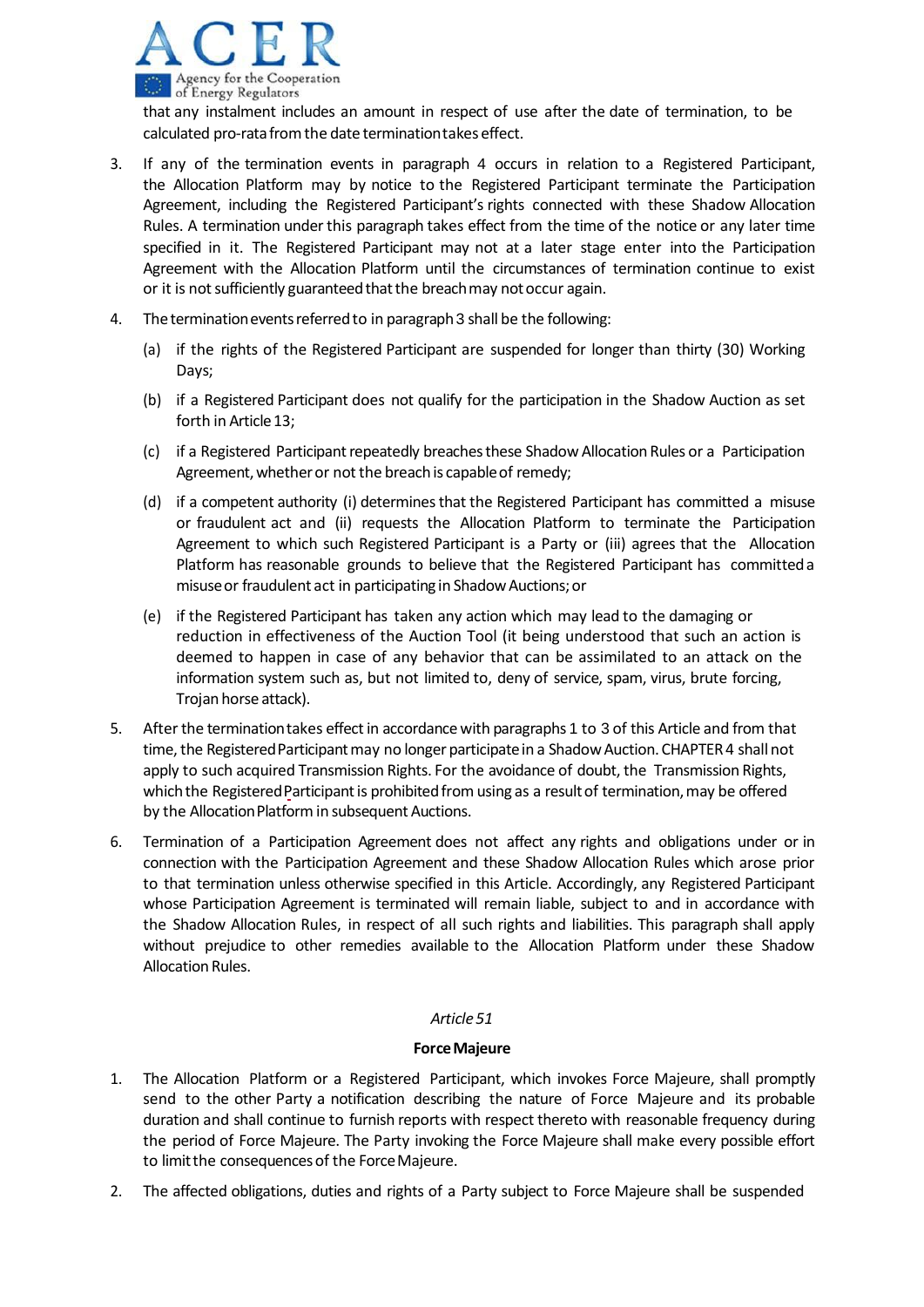

- 3. Suspension under paragraph 2 is subject to the following:
	- (a) suspension will be of no greater scope and of no longer duration than is required by the Force Majeure;
	- (b) the suspension applies only for so long as the Party invoking to Force Majeure is using reasonable efforts to remedy their inability to perform.
- 4. The consequences of a Force Majeure event, which is not subject to any discussion or litigation between the Allocation Platform and the Registered Participant, are:
	- (a) the Party invoking Force Majeure cannot be held responsible to pay compensation for any damage suffered, due to the non‐performance or partial performance of all or any of its obligations during the Force Majeure and when such non‐performance or partial performance is due directly to ForceMajeure;
	- (b) the acquired Transmission Rights which have been entirely paid and become subject to Force Majeure are reimbursed for the duration of the Force Majeure in accordance with any applicable legislation and these Shadow Allocation Rules; and
	- (c) where the Transmission Rights' holder is the party claiming the Force Majeure event, the Allocation Platform may, for its own benefit, reallocate the holder's Transmission Rights to the subsequent Auctions and for the duration of the Force Majeure event.
- 5. If the Force Majeure continues for a period longer than six (6) months, the Allocation Platform or each Registered Participant may, by notice to the other given at any time while the Force Majeure continues beyond that period, unilaterally terminate the Participation Agreement. The termination shall take effect ten (10) Working Days after the notice is given or any later date specified in the notice. A holder of Transmission Rights whose Participation Agreement is terminated underthis paragraph is under no obligation to pay the due amount for the Transmission Rights' and is entitled to a refund to the extent that any payment includes an amount in respect of use after the date of termination, to be calculated pro-rata from the date termination takes effect.

## **Notices**

- 1. Any notice or other communication to be given under or in connectionwith these Shadow Allocation Rulesshall be in English.
- 2. Unless otherwise expressly provided in these Shadow Allocation Rules, all notices or other communications shall be in writing and shall be sent by electronic means as specified by the Allocation Platform on its website and marked for the attention of the other Party's representative as set out in the Participation Agreement or as notified by the Registered Participant from time to time in accordancewith Article 8.
- 3. All notices or other communications shall be given by letter delivered by hand against receipt or sent by registered mail or courier in the following cases:
	- (a) the conclusion of the Participation Agreement in accordance with Article 6; and
	- (b) the suspension and termination according to Article 49 and Article 50.
- 4. All noticesor other communicationsshallbe deemedto havebeen received:
	- (a) in the case of delivery by hand, when delivered against receipt; or
	- (b) in the case of recorded delivery prepaid post, on the day following the recorded day of delivery;or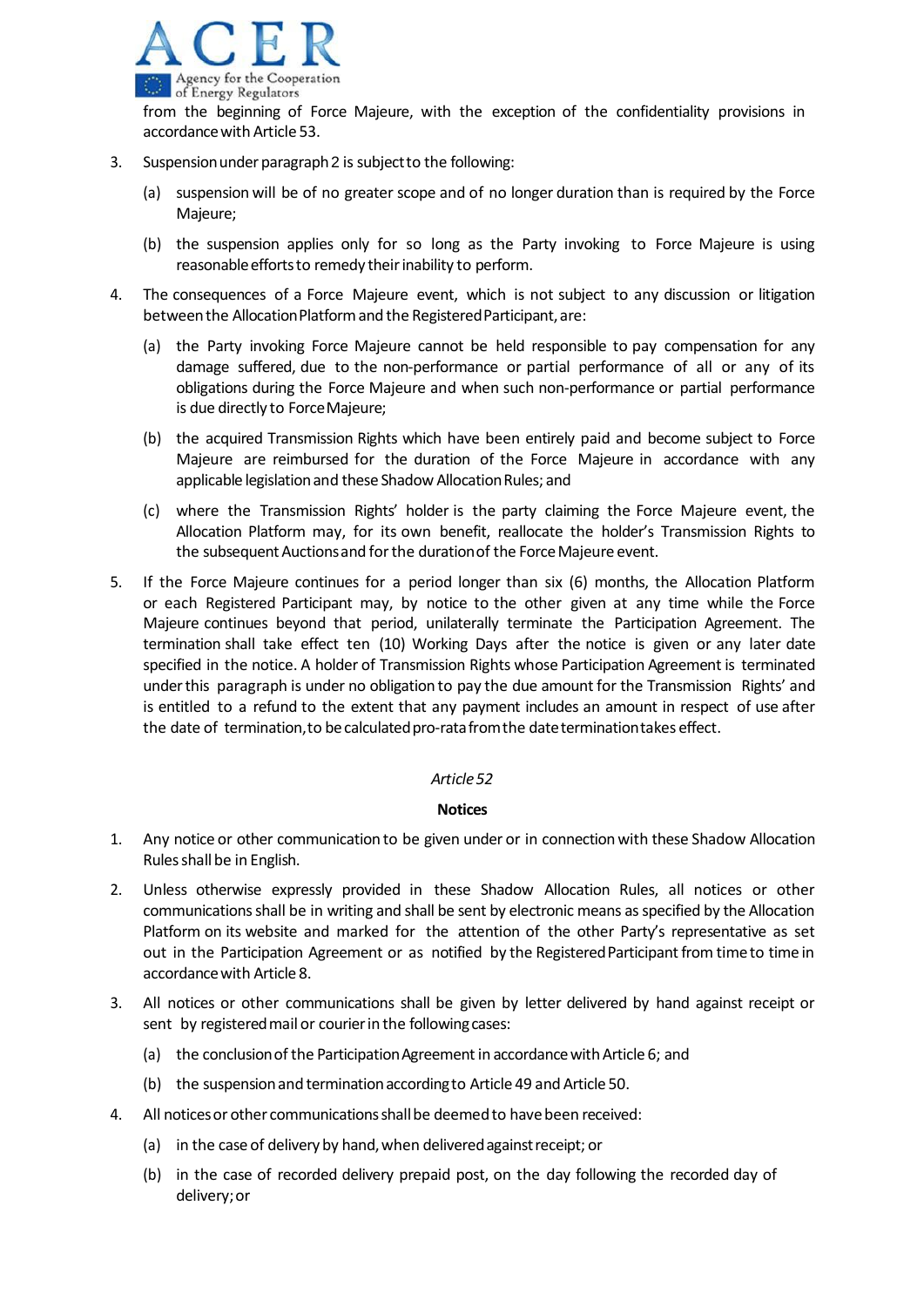

- (c) in the case of email, when delivered to the other party but only if an acknowledgement of receipt is requested and obtained by the Party sending the e-mail.
- 5. If a notice or other communication has been received outside normal Working Hours on a Working Day), it is deemed to have been received at the opening of business on the next Working Day.

### **Confidentiality**

- 1. The Participation Agreement and any other information exchanged relating to its preparation and the application of a market participant shall be considered as confidential.
- 2. Subject to paragraph 3 of this Article, the Allocation Platform and each Registered Participant who is a recipient of confidential information in relation to these Shadow Allocation Rules shall preserve the confidentiality of such information and shall not directly or indirectly reveal, report, publish, disclose, transfer or use any item of the confidential information otherwise than for the purpose for which itwas disclosed.
- 3. Notwithstanding paragraph 2 of this Article, the Allocation Platform or a Registered Participant may disclose confidential information of a disclosing Party to a third party with the other Party's prior consent expressed in writing and subject to the condition that the receiving Party has given assurance that such third party is bound by equivalent confidentiality obligations as set out in these Allocation Rules directly enforceable by the other Party.
- 4. Notwithstanding paragraph 2 of this Article the Allocation Platform or a Registered Participant may disclose confidential information of a disclosing Party:
	- (a) to the extent expressly permitted or contemplated by the Shadow Allocation Rules;
	- (b) to any person who is one of the directors, officers, employees, agents, advisers or insurers of the recipient and who needs to know the confidential information in connection with these Shadow Allocation Rules; as far as required in order to comply with applicable national or EU legislation or any other relevant domestic administrative acts such as grid codes;
	- (c) as far as required in order to comply with applicable national or EU legislation such as REGULATION (EU) No 1227/2011 and REGULATION (EU) No 543/2013 or any other relevant domestic administrative actssuchas grid codes;
	- (d) as far as required by a court, arbitrator or administrative tribunal or an expert in the course of proceedings before it to which the recipient is a Party;
	- (e) as may be required by the relevant TSOs for the proper fulfilment of their mission and their obligations in accordance with applicable laws and these Shadow Allocation Rules by themselves or through agents or advisers; or
	- (f) as far asrequiredin orderto obtainclearancesor consentsfroma competent authority.
- 5. Moreover,the obligationsarising fromthis Articleshall not apply:
	- (a) if the Party which receives the information can prove that at the time of disclosure, such informationwas already publicly available;
	- (b) if the receiving Party provides proof that, since the time of disclosure, the said information has been legally received from a third party or has become publicly available;
	- (c) to confidential information communicated, in accordance with the legal and regulatory provisions, in an incorporated form from which no item of information specific to a market participant can be deduced;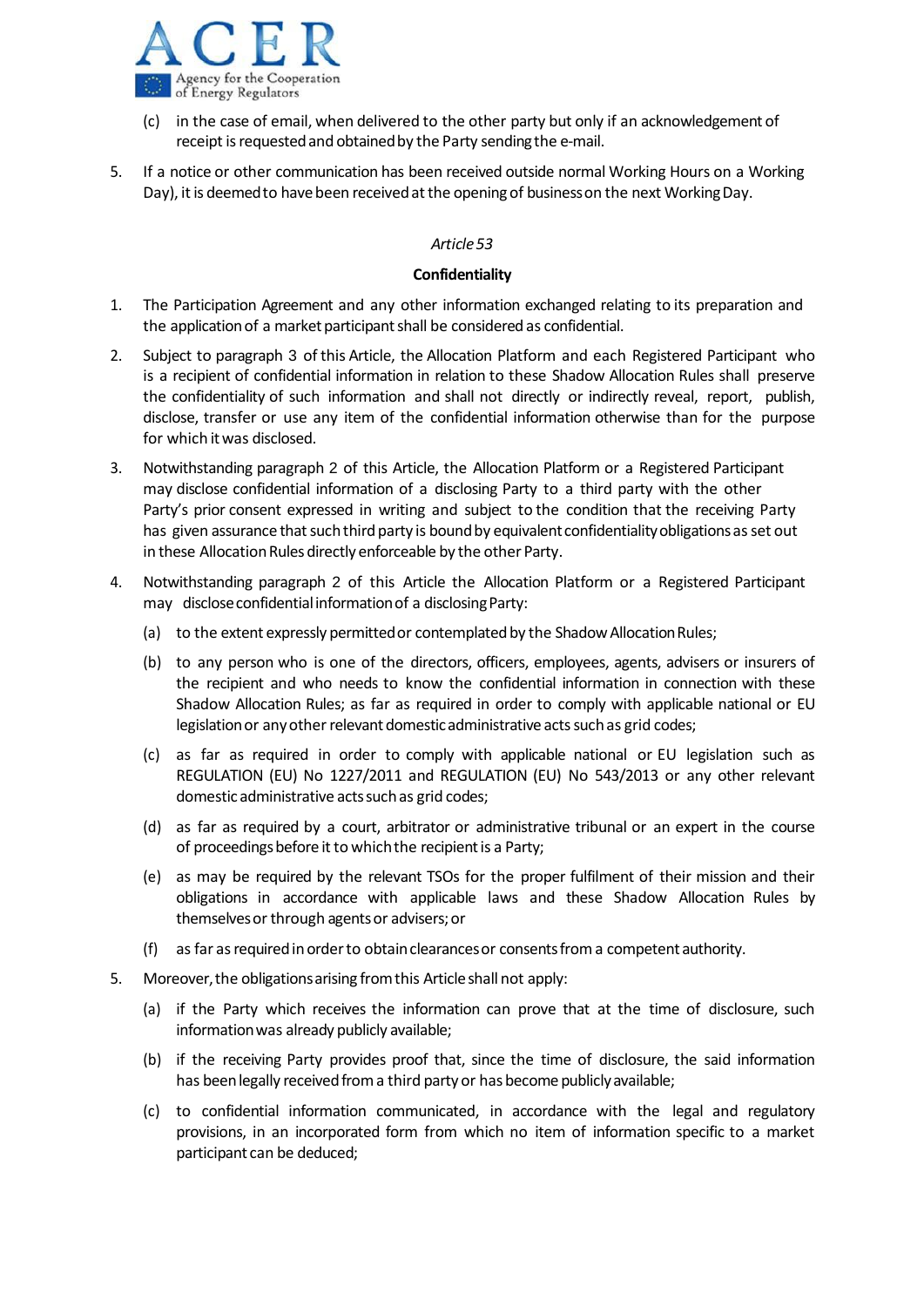

- (d) to information whose publication is explicitly provided for by the present Shadow Allocation Rules.
- 6. The obligations of confidentiality in this Article shall remain valid for a period of five (5) years after termination of the Registered Participant's Participation Agreement.
- 7. The signature of a Participation Agreement and the exchange of confidential information do not confer any rights to patents, knowledge or any other form of intellectual property concerning information or tools made available or sent by one Party to the other under the terms of these Shadow Allocation Rules.

### **Assignmentand subcontracting**

- 1. The Allocation Platform may assign, novate or otherwise transfer any of its rights or obligations under a Participation Agreement or these Allocation Rules to another Allocation Platform. The Allocation Platform shall notify the Registered Participants of the change by sending an email with acknowledgment of receipt as soon as possible and in any event at least ten (10) Working Days before the date on which the change takes effect.
- 2. A Registered Participant may not assign, novate or otherwise transfer any of its rights or obligations under its Participation Agreement or these Shadow Allocation Rules without the prior written consent of the Allocation Platform.
- 3. Nothing in this Article shall prevent an Allocation Platform or Registered Participant from entering into a subcontracting agreement in relation to this Shadow Allocation Rules. Entry into a subcontracting agreement by a Registered Participant does not relieve the Registered Participant of any obligation or liability under its Participation Agreement or these Shadow Allocation Rules. Entry into a subcontracting agreement by the Allocation Platform does not relieve the Allocation Platform of any obligation or liability under these Allocation Rules.

## *Article55*

## **Governing law**

These Shadow Allocation Rules shall be governed by and construed in all respects in accordance with the law of the location of the registered office of the Allocation Platform unless otherwise specified in the Participation Agreement.

### *Article56*

### **Language**

The applicable language for these Shadow Allocation Rules shall be English. For the avoidance of doubt, where TSOs need to translate these Shadow Allocation Rules into their national language, in the event of inconsistencies between the English version published by the Allocation Platform and any version in another language, the English version published by the Allocation Platform shall prevail.

## *Article57*

## **Intellectual property**

No Party shall acquire any right, title, license or interest in or to any intellectual property rights of the other Party in connection with these Shadow Allocation Rules.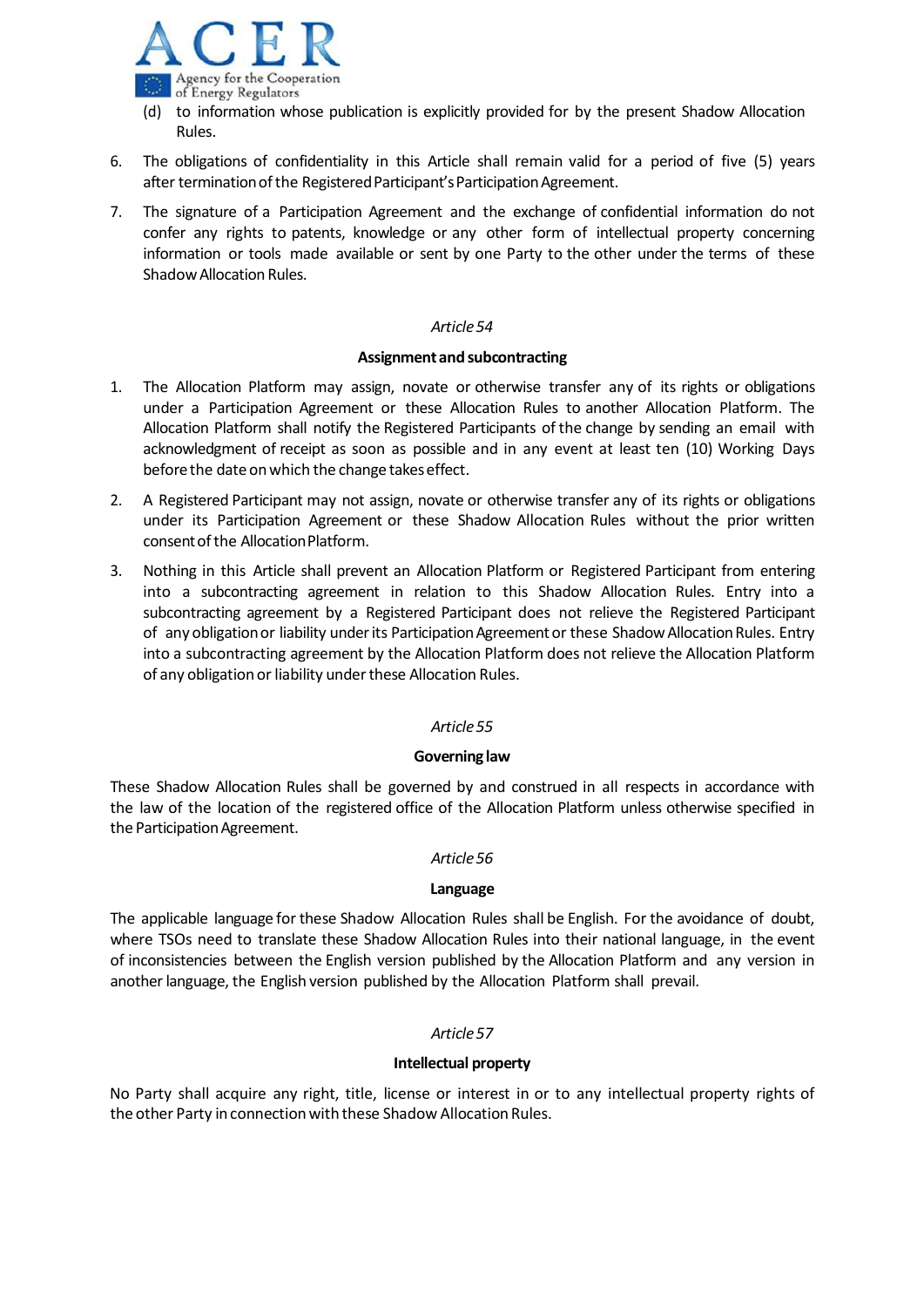

### **Relationshipofthe Parties**

- 1. The relationship of the Allocation Platform and the Registered Participant is that of service provider and service user respectively. Except as expressly provided in these Allocation Rules, nothing contained or implied in these Shadow Allocation Rules constitutes or is deemed to constitute the Allocation Platform or a Registered Participant, the partner, agent or legal representative of the other for any purpose whatsoeverincluding create or be deemed to create any partnership, agency, trust betweenthe Parties.
- 2. The Registered Participant acknowledges that neither the Allocation Platform nor any person acting on behalf of or associated with the Allocation Platform makes any representation, gives any advice or gives any warranty or undertaking of any kind in respect of these Shadow Allocation Rules, the Participation Agreements or the disclosed information or otherwise in relation to or in connection with these Shadow Allocation Rules, the Participation Agreements and the disclosed information or any transaction or arrangement contemplated by these Shadow Allocation Rules, the Participation Agreements and the disclosed Information except as specifically provided in these Shadow Allocation Rules or the Participation Agreement.

## *Article59*

## **No third partyrights**

The Allocation Platform and each Registered Participant acknowledge and agree that a person who is not a party to the Participation Agreement between them, including any other market participant, has no rights to enforce these Shadow Allocation Rules or the Participation Agreement as between the AllocationPlatformand that RegisteredParticipant.

## *Article60*

## **Waiver**

- 1. No omission to exercise or delay in exercising any right, power or remedy provided by law or under these Shadow Rules shall impair or constitute a waiver of such or any other right, power or remedy. No single or partial exercise of any such right, power or remedy precludes or impairs any other or further exercise thereof or the exercise of any other right, power or remedy provided by law or under these Shadow Allocation Rules.
- 2. Any waiver of any right, power or remedy under these Shadow Allocation Rules must be in writing and may be given subject to any conditions thought fit by the grantor. Unless otherwise expressly stated, any waiver is effective only in the instance and only for the purpose for which it is given.

## *Article61*

### **Entire agreement**

These Shadow Allocation Rules and the Participation Agreement contain or expressly refer to the entire agreement between the Allocation Platform and each Registered Participant with respect to the subject matter hereof and expressly exclude any warranty, condition or other undertaking implied at law or by custom and supersedes all previous agreements and understandings between the Allocation Platform and each Registered Participant with respect thereto. The Allocation Platform and each Registered Participant acknowledge and confirm that none of them accede to these Shadow Allocation Rules or the Participation Agreement in reliance on any representation, warranty or other undertaking (other than where made fraudulently) not fully reflected in the terms of these Shadow Allocation Rules or the Participation Agreement.